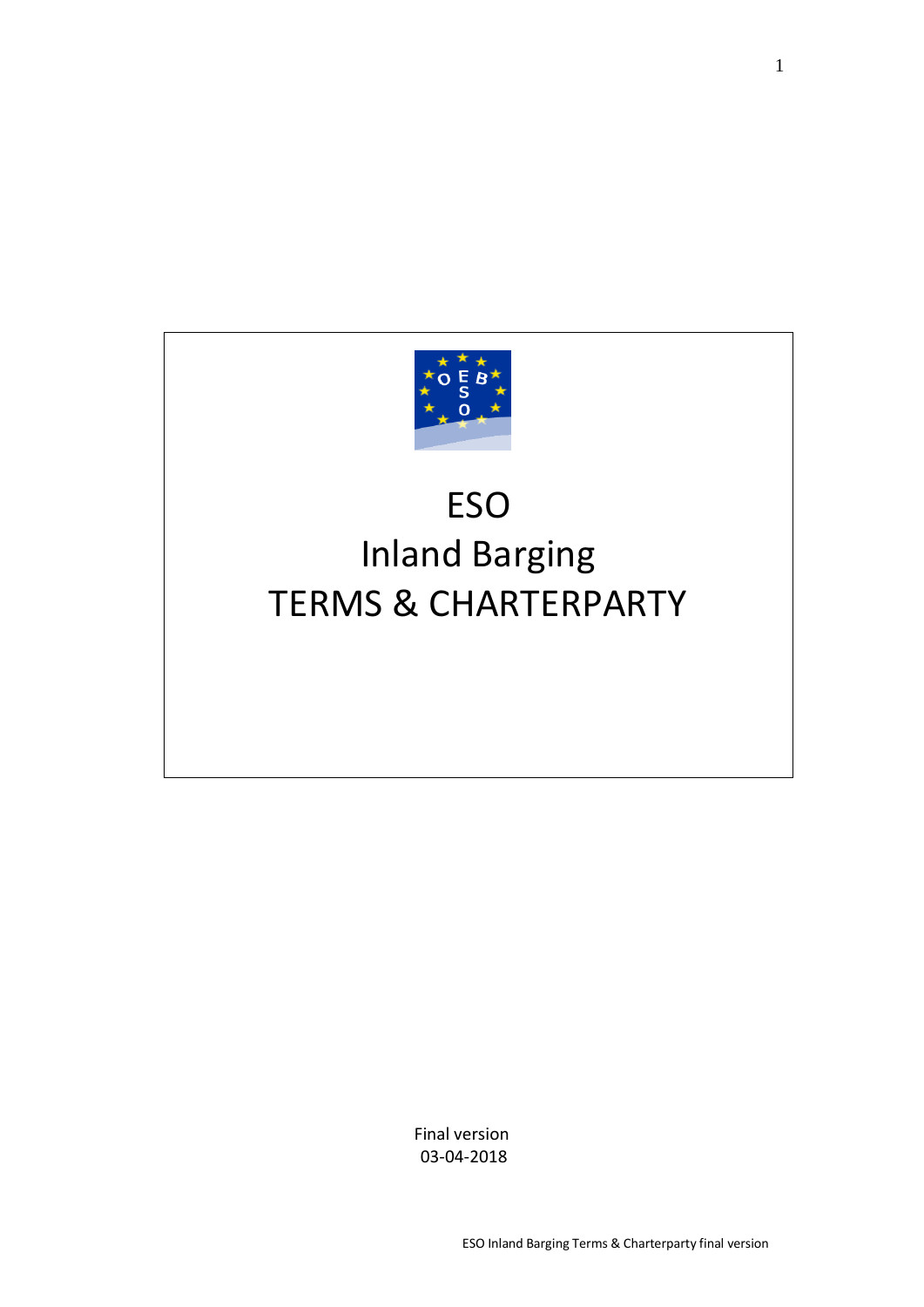## *INDEX*

#### *VOYAGE CHARTERPARTY*

*PART 1 – Nomination Form*

*PART 2 – Index to clauses:*

- *1. Contract*
- *2. Exceptions*
- *3. Documentation*
- *4. Cancellation*
- *5. Nomination*
- *6. Compliance with Charterers' Voyage Orders*
- *7. Loading and Discharge Port/Shifting*
- *8. Estimated Time of Arrival*
- *9. European Barge Awaiting Orders Clause*
- *10. Seaworthiness and Safety*
- *11. Cleanliness and Cargo Operations*
- *12. Notice of Readiness (NOR)*
- *13. Loading and Discharging of Cargo*
- *14. Closed Cargo Operations*
- *15. Laytime and Demurrage*
- *16. Right to Invoice Demurrage*
- *17. Freight*
- *18. EBIS Compliance*
- *19. Barge Cargo Inspections/Bunker Surveys*
- *20. CDNI Waste Management Treaty*
- *21. Ice, Low and High Water Clause*
- *22. General Average*
- *23. P&I Oil Pollution Insurance and Hull Machinery Insurance*
- *24. Oil Pollution Prevention*
- *25. Private and Confidential*
- *26. Sub-Letting*
- *27. Administration*
- *28. Law and Jurisdiction*
- *29. Definitions*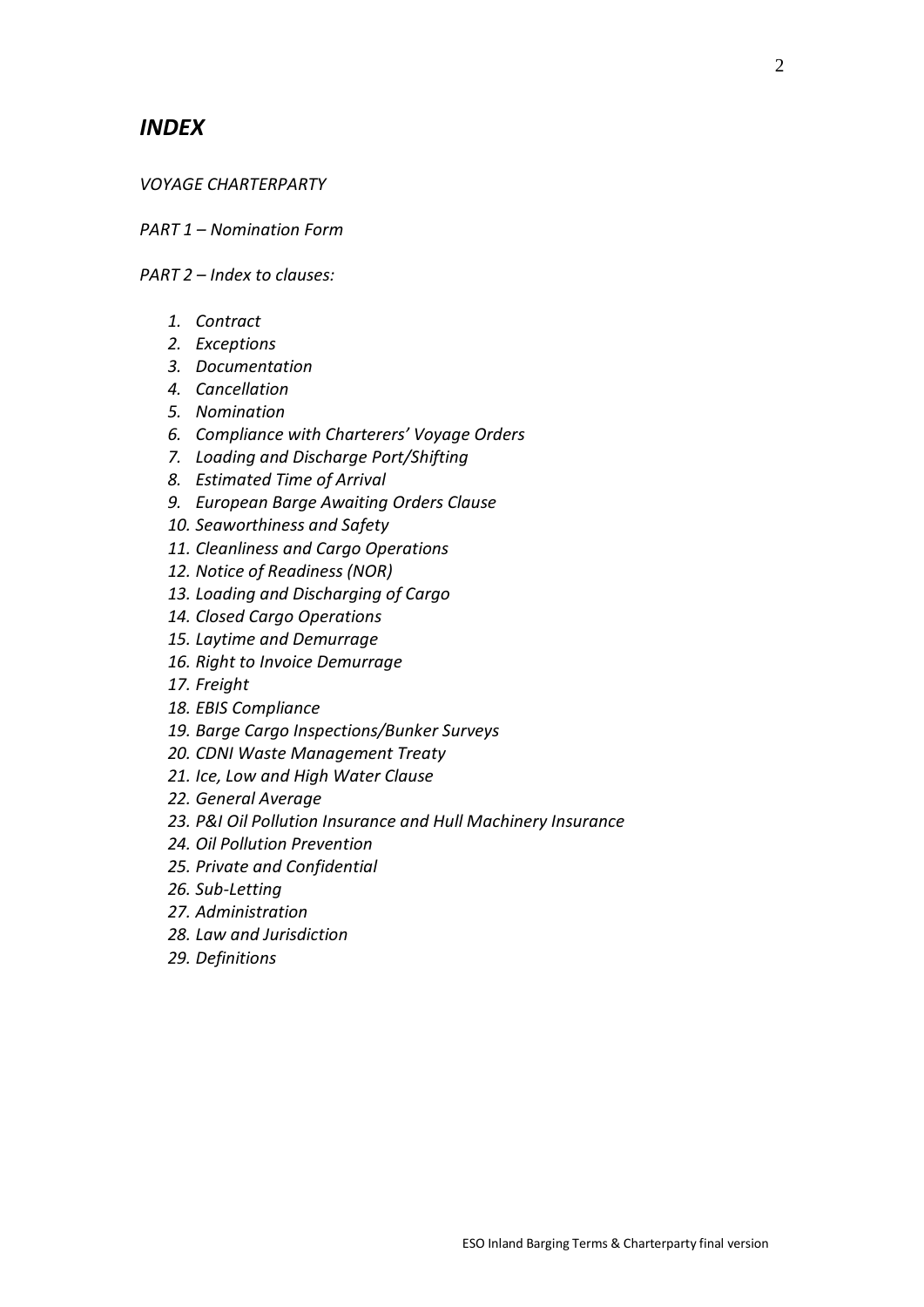# *VOYAGE CHARTERPARTY*

Date\_\_\_\_\_\_\_\_\_\_\_\_\_\_\_\_

## **PREAMBLE**

## *It is this day agreed between*

of

("Owners") being operators/owners/disponent owners of the Barge (delete as applicable) called

("Barge")

and (name of Charterers)

of

#### (Charterers' registered address)

("Charterers") that the service for which provision is herein made shall be subject to the terms and conditions of this Charter which comprises this PREAMBLE, PART 1 and PART 2, together with the EBIS Report.

\_\_\_\_\_\_\_\_\_\_\_\_\_\_\_\_\_\_\_\_\_\_\_\_\_\_\_\_\_\_\_\_\_\_\_\_\_\_\_\_\_\_\_\_\_\_\_\_\_\_\_\_\_\_\_\_\_\_\_\_\_\_\_\_\_\_\_\_\_\_\_\_\_\_\_\_

*Unless the context otherwise requires, words denoting the singular include the plural and vice versa.*

*In the event of any conflict between the provisions of PART 1 and PART 2 of this Charter, the provisions of PART 1 shall prevail.*

*In the event of any conflict between the provisions of PART 1 or PART 2 of this Charter and any provisions in the Questionnaire, the provisions of PART 1 or PART 2 of this Charter shall prevail.*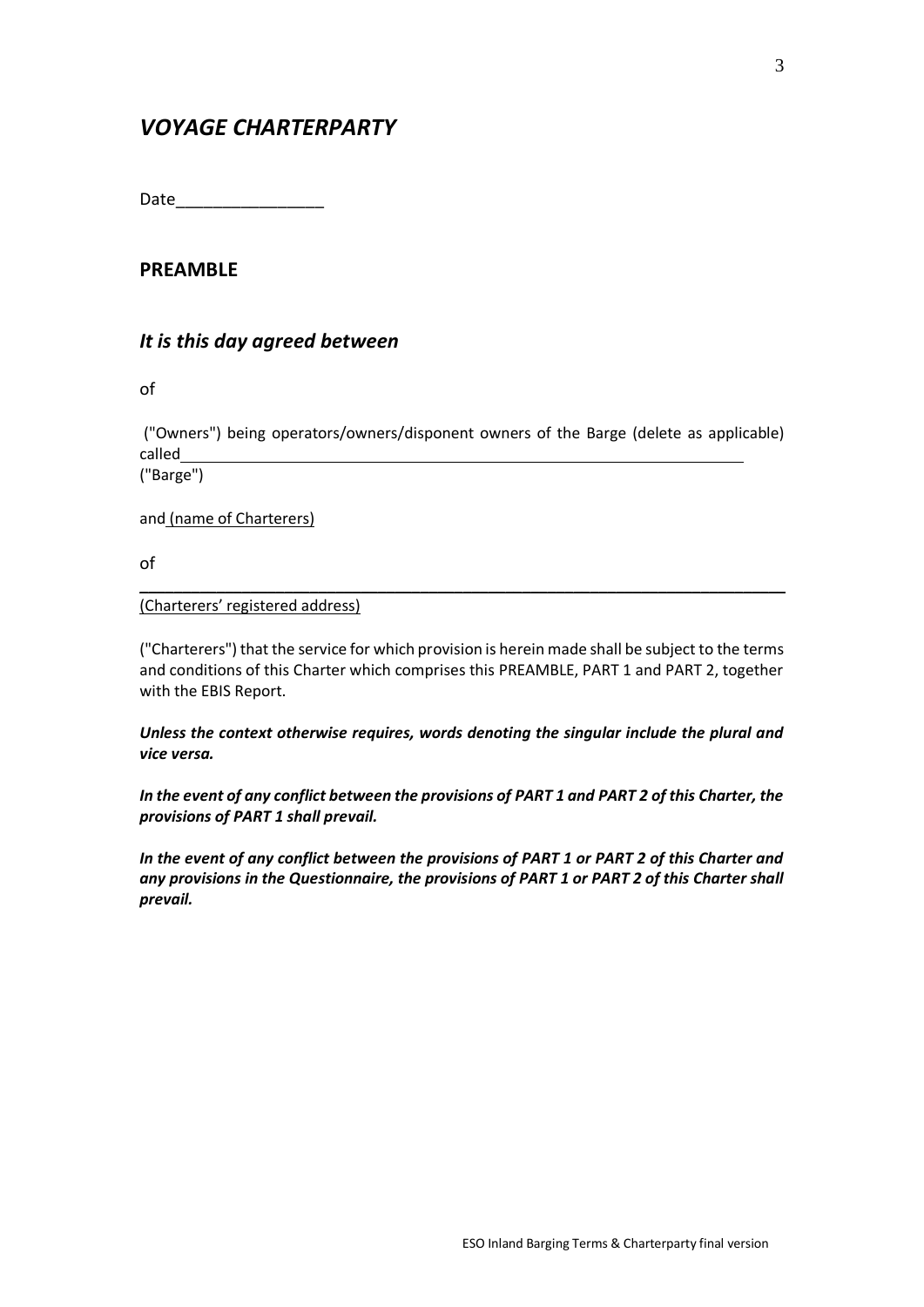#### **PART 1**

#### **NOMINATION FORM**

- **A. Name of Barge (including registration number)**
- **B. Barge Deadweight**
- **C. Hull Type**
- **D. Previous 3 (three) cargoes**
- **E. Cargo Quantity**
- **F. Cargo Description -** which may be of any designation under the

European Agreement concerning the International Carriage of

Dangerous Goods by Inland Waterways ("ADN") associated with such grade or description.

- **G. Loading Port(s)/Range(s) at Charterers' option**
- **H. Discharge Port(s)/Range(s) at Charterers' option**
- **I. ADA**
- **J. Freight Rate**
- **K. Nomination notice period**
- **L. Laytime**
- **M. Demurrage rate; loaded quantity/DWT (delete as applicable)**
- **N. Owners' Full Name, Address and VAT number**
- **O. Owners' Payment Details**
- **P. Legal Owner of the Barge** (if different)
- **Q. Additional Agreements**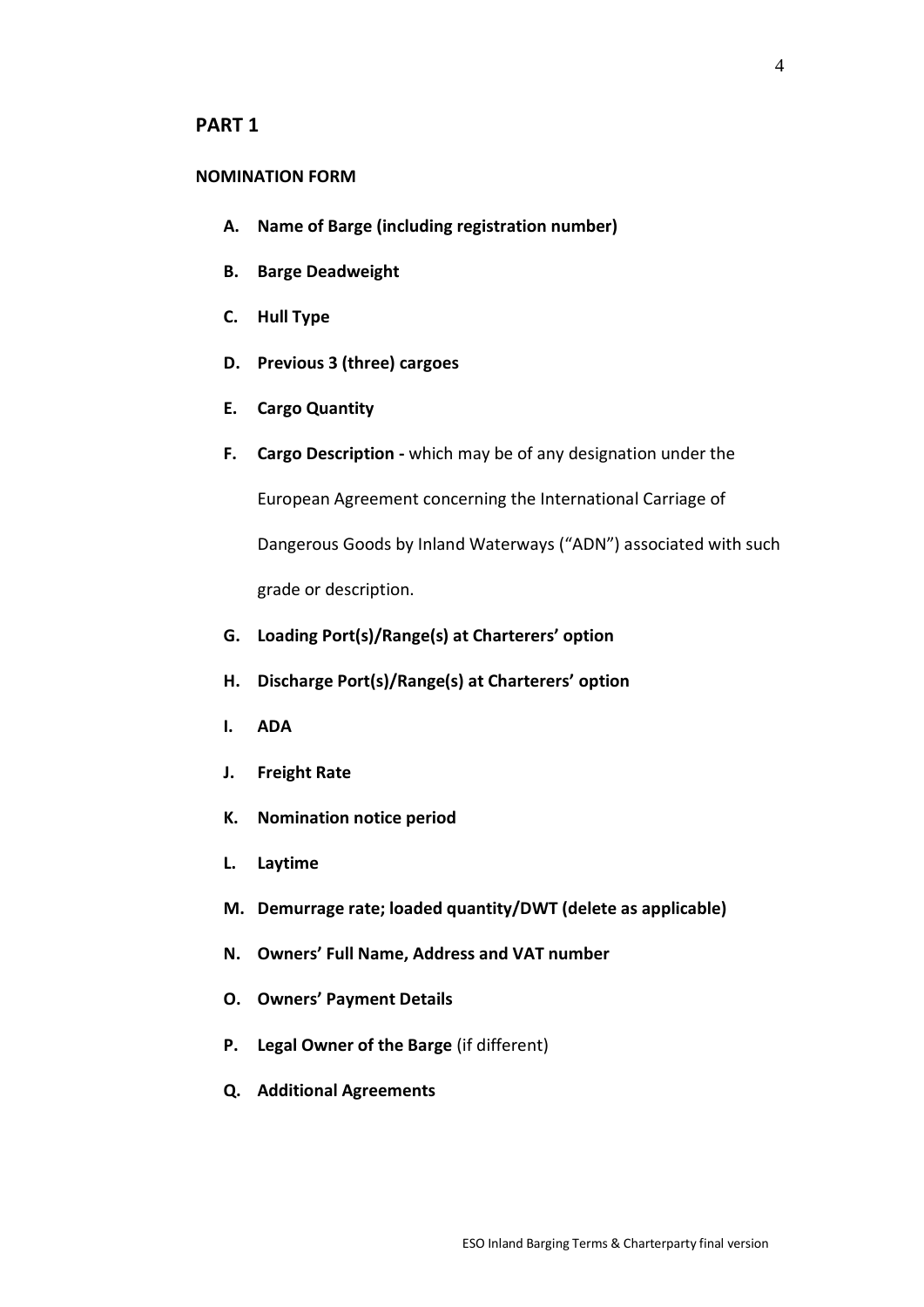## **PART 2**

## **1. CONTRACT**

The following in particular shall be agreed separately between Owners and Charterers:

- The freight rate
- Demurrage rate
- The volumes and goods to be transported
- The transport routes, loading and discharging terminals
- The date or period of time when the transportation is to take place.
- The laytime allowance (see clause 15).

#### **2. EXCEPTIONS**

2.1 The terms of CMNI**,** the Budapest Convention on the Contract for Carriage of Goods by Inland Waterways adopted by the Diplomatic Conference on June 22nd of 2001, shall apply to contracts of carriage by barge agreed under the terms of this charter party.

2.2 The terms of CDNI Part B, the Convention on the collection, deposit and reception of cargo-related waste, generated during navigation on the Rhine and other Inland Water ways, shall apply to contracts of carriage by barge agreed under the terms of this charter party.

2.3 Unless expressly provided otherwise in this Charter, neither Charterers nor Owners shall be responsible for any loss, damage, cost, expense, delay or failure in performance arising or resulting from act of God, natural events (such as storms, cyclones, earthquakes, tidal waves, floods, lightning), explosions, fires, destruction of pipelines and any other kind of installation, war (whether declared or not), civil war, civil commotions, riots and revolutions, hostilities, acts of piracy, acts of sabotage, lawful detention of the Barge, quarantine restrictions, threatened or actual boycotts or lock-outs.

#### **3. DOCUMENTATION**

3.1 Owners shall ensure that all documents and certificates specified by ADN (listed in ADN 8.1.2) are fully completed, signed, valid and on-board the Barge before the beginning of the voyage. Charterers will provide Owners with the transport document for ADN and CDNI purposes. This document is to replace / supersede any other transport document that Owners may receive from Load Terminals / Refineries.

Whenever a transport document has to be issued by the owner, the charterer should provide in written all information in order to be able to issue the document. The owner is never responsible for the content of the transport document.

Any costs and delays arising from Owner's failure to ensure the validity and presence of such documentation on-board the Barge shall be for Owners account, unless the charterer fails to provide the necessary info to establish the document.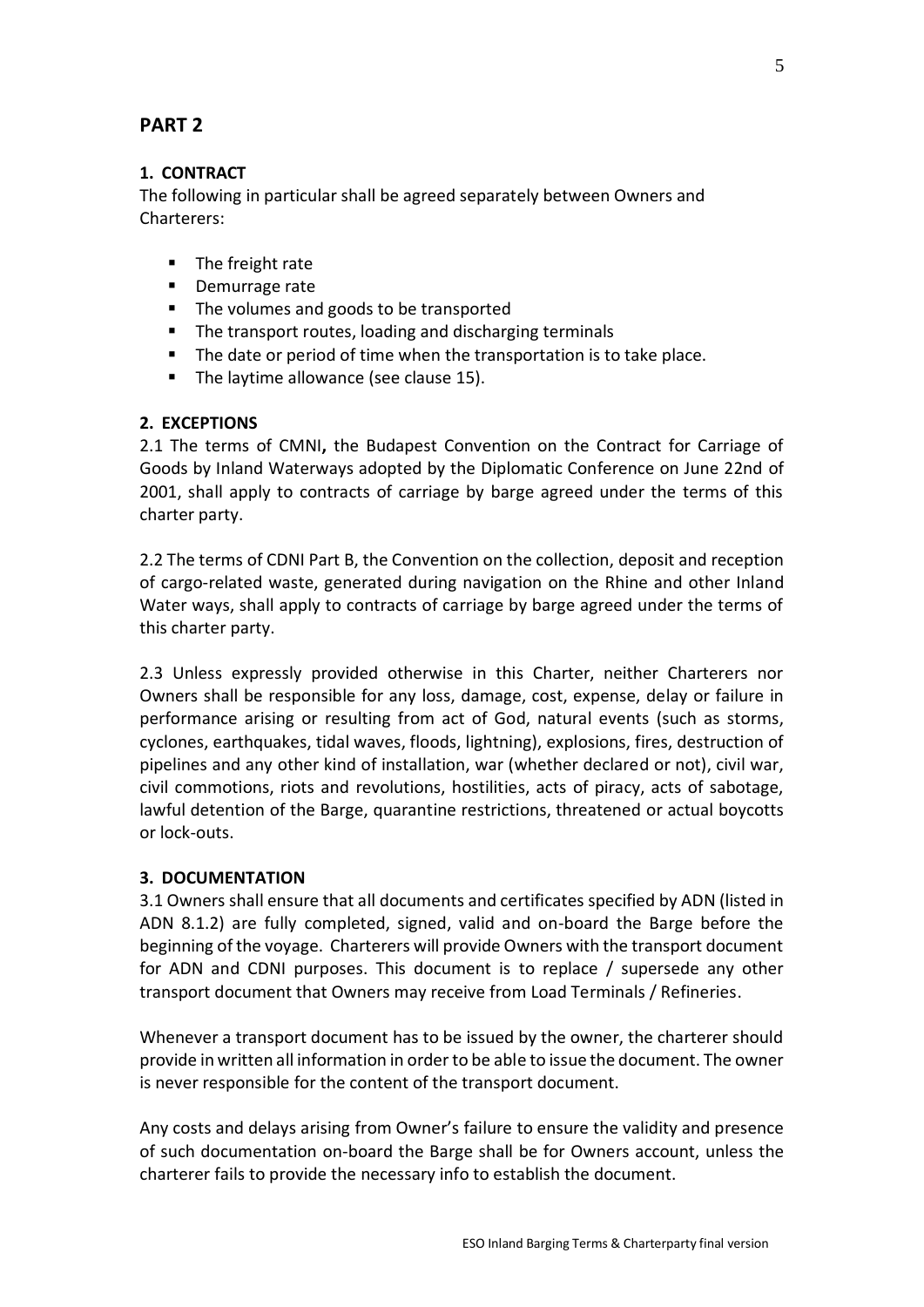3.2 Immediately after any loading procedure has been completed and irrespective of any activities carried out by an inspector who may have been commissioned, Owners shall carry out an internal survey of the Barge to ascertain the volume of the cargo on the basis of official and current valid tank volume charts. If that volume, when measured at the same temperature, should deviate from the volume ascertained by the loading terminal by more than tolerance agreed between Owners and Charterers, and the loading terminal is not prepared to correct the volume they assert, the Master of the Barge may only sign the loading document with the remark "under protest" and also issue a letter of protest. Owners shall notify Charterers accordingly. The agreement of tolerance made between Charterers and Owners in accordance with this sub clause 3.2 will be accepted by both Charterers and Owners.

3.3 Owners shall ensure the Master maintains a cargo journal in which tank volumes with and without cargo are documented and kept on board in a secure format. Verifiable evidence of this must be available for inspection at any time. Owners shall ensure that without exception, all bunker receipts for the last 3 months are also available on board for inspection at any time.

3.4 The Loading document and other cargo documents required by Charterers shall be issued by the loading terminal and signed by the Master. With his/her signature the Master accepts the data contained in the Loading Document as binding in so far as he/she is capable of verifying the correctness of the same. The checklists required by Charterers shall be made available by the Owners. The Barge shall not leave the loading or discharge location until the required documents have been received on board unless Charterers provide instructions to the contrary. In this case all costs and risks are for the charterers account.

#### **4. CANCELLATION**

4.1 Time shall be of the essence in relation to the arrival of the Barge at the first loading port under this Charter. Owners undertake to advise Charterers promptly if at any time Owners or the Master have reason to believe that the Barge may not arrive at the first loading port by the Agreed Date of Arrival.

4.2 If the barge is not ready to load 12 hours after the Agreed Date of Arrival, charterers shall have the option of cancelling this Charter. Unless charterers, within 3 working hours after the delay notice from Owners, cancel this fixture, the fixture shall be amended such that the new ETA shall be the new ADA.

4.3 If Owners upon Charterers request fail to advise the ETA of the Barge as per Clause 8 (Estimated Time of Arrival), Charterers shall have the option of cancelling this Charter, which option shall be exercisable within twelve (12) hours of the ADA.

4.4 In the event that Charterers cancel a voyage for any other reason Charterers and Owners shall use all reasonable endeavours to mitigate Owners loss of freight. Unless specifically agreed otherwise between Charterers and Owners, in the event that Charterers and Owners are not able to mitigate Owners' loss of freight, Charterers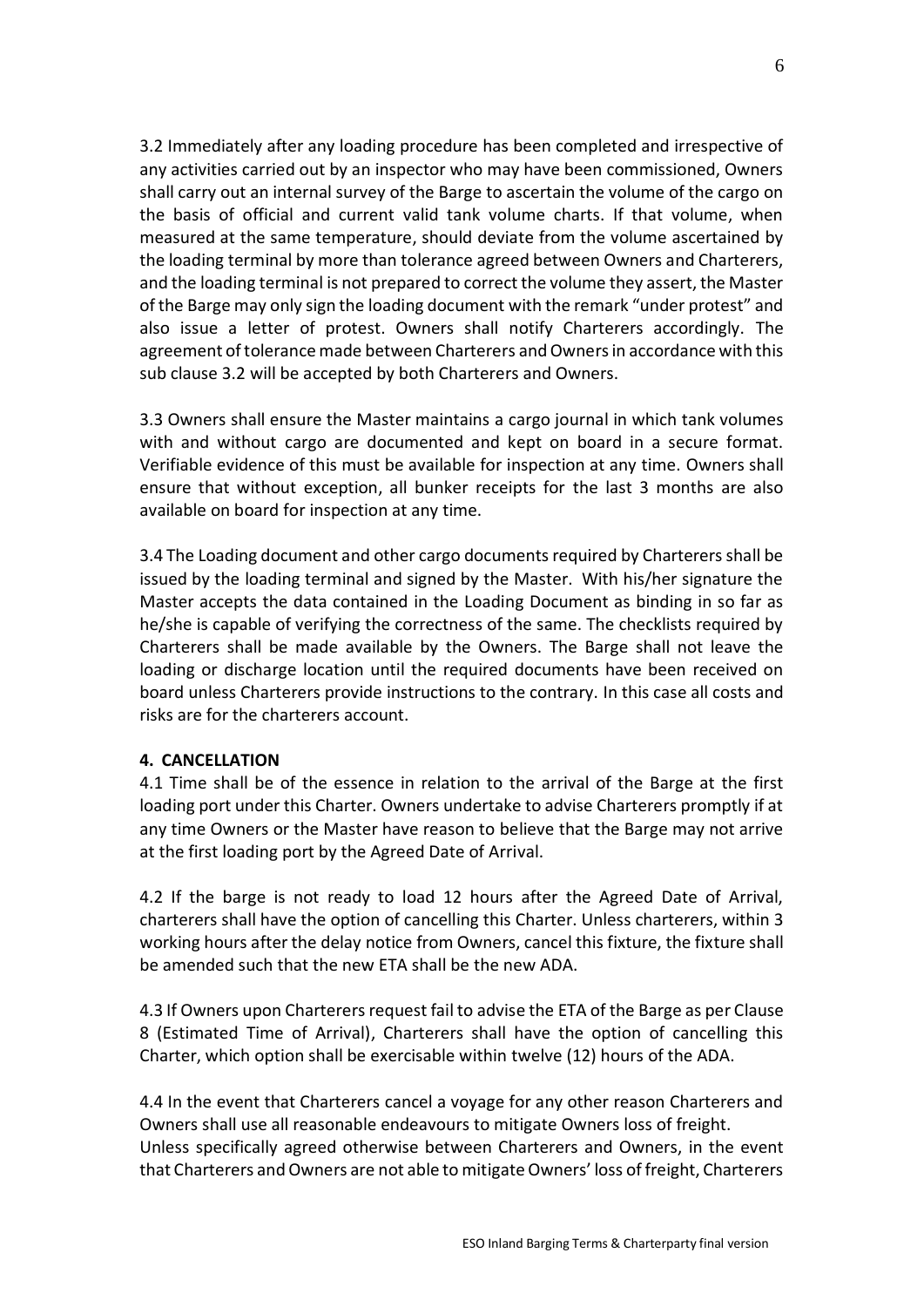shall compensate Owners by making payment depending when cancellation notice was given, as follows:

- Greater than the nomination notice period required by clause 5 (Nomination clause) and stated in Section K of Part 1 prior to arrival at Load port -----33%,
- Less than the nomination notice period required by clause 5 (Nomination clause) Section K of Part 1 but 24 hrs prior to ADA ----------------------------- 50%,
- All other cancellations ---------------------------------------------------------------100%,

unless Charterers provide a new acceptable voyage at market conditions at the time of the original booking for the Barge with the same laycan.

4.5 Where the Barge is chartered with multiple load and/or discharge port options, the freight rate to calculate the cancellation charges will be based on the declared voyage already advised by Charterers. If the voyage had not already been agreed, the average of the potential voyages agreed freight rate will apply to calculate the cancellation charges.

#### **5. NOMINATION**

5.1 Once the Specific Charter Conditions have been agreed upon, the nominations for each voyage shall be confirmed by Owner to Charterer in writing using the Nomination Form in Part 1 and according to the following practice:

5.1.1 Nominations will be announced by Owner to Charterer Monday to Friday.

5.1.2 Each barge which is to load the cargo hereunder shall be nominated in writing to the charterer.

5.1.3 Owners have the option to nominate on a 48 working hours-day. Any change herein is to be agreed during negotiations and clearly stated on the Nomination form in Section K of Part 1.

5.2 The nomination shall be sent by the owner no later than as specified in Section K of Part 1 prior to the ADA (Agreed Date of Arrival) at the first Loading Terminal; such period to exclude any non-Working Days.

5.2.1 Nominations sent:

- (a) after 1500 hours CET Monday to Thursday;
- (b) after 1400 hours CET time on Fridays;
- (c) after 1400 hours CET time on a day preceding a day which is not a Working Day; or
- (d) on a non-Working Day; shall be deemed to have been received at 0900 hours CET time on the following Working Day;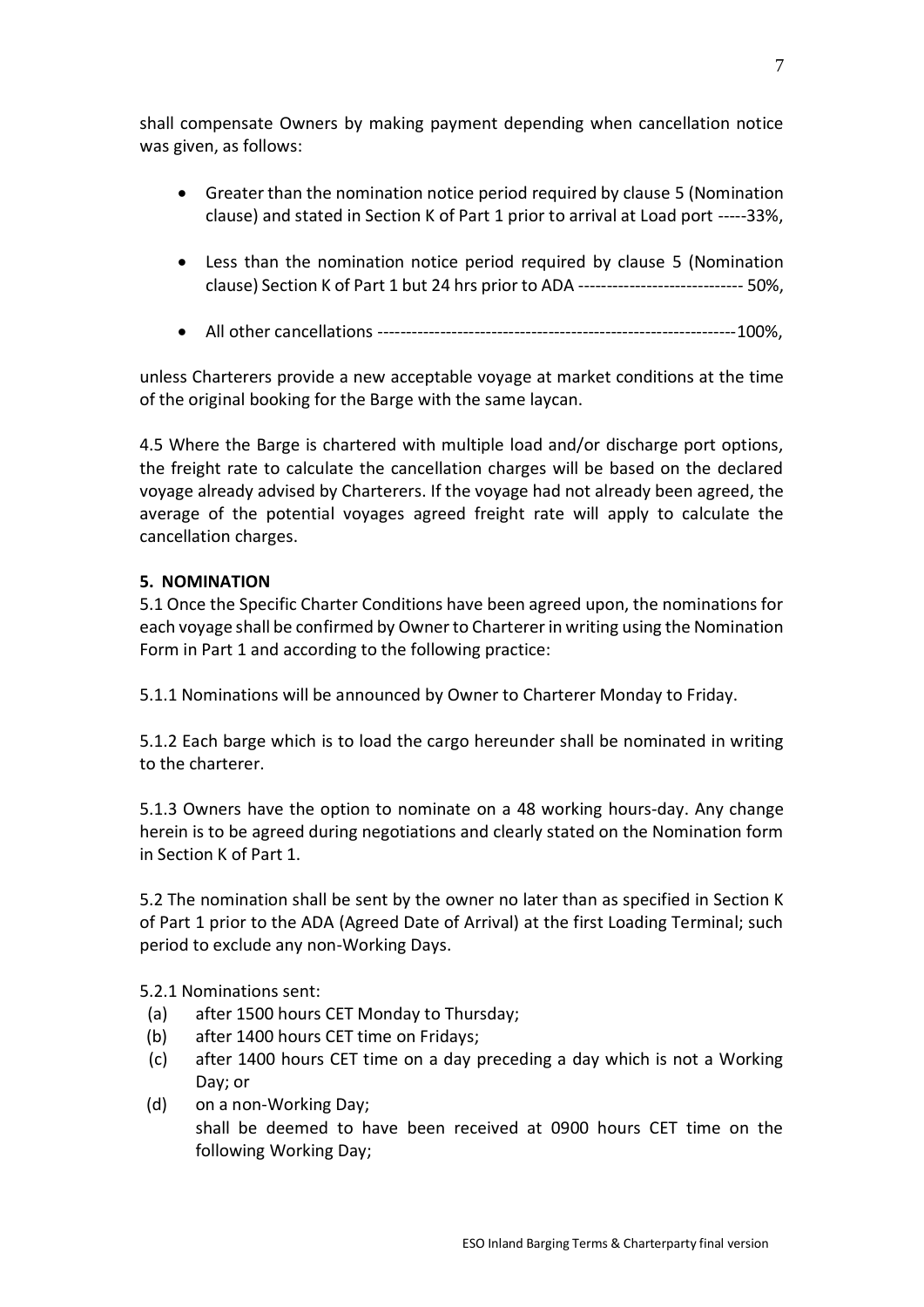(e) Before 0900 hours CET time on a Working Day shall be deemed to have been received at 0900 hours CET time on the same Working Day.

5.2.2 Any nomination which does not respect the above timing will be considered as a "short notice nomination".

5.2.3 "A short nomination shall be sent by Owner to Charterer clearly mentioning the words "short notice nomination". Every so said "short notice nomination" shall be treated as a valid short nomination in demurrage calculations, unless Charterer refuses in writing the said nomination to the Owner within 1 hour after sending of the nomination. After this timing, all demurrage rights under "short notice nomination rules" will be in full force."

5.3 The nomination shall include all items reference in Part 1.

5.4. Nominations sent by email shall not be effective unless the nomination clearly shows the time and date of the email transmission. The parties may agree any other form of communication such as other electronic means.

5.5 All nominations are subject to the approval of Charterer. A notification that email from the Owner has been delivered only means the nomination has been successfully received, subject to Charterer's approval. Approval by Charterer shall not be withheld without clear argumentation, the Owner will be informed properly.

5.6 "T.B.N. barge nominations" or nominations for two (2) or more ADAs will not be accepted.

5.7 Up on nomination and after receiving the ADN product information, Owner undertakes and warrants that the proposed barge is suitable for carrying the Product, i.e. that the barge is authorized under ADN rules to transport the cargo type to which the Product belongs. It is the Charterer's obligation to provide this ADN product information to the Owners, which contains at least the UN number, Hazard Class, Product Group and Proper Shipping Name of the Product in question, so as to be able to verify the exact specifications of the Product. Charterer is aware that loading operations can't start without having received the mentioned ADN product information. All lost time, as a result of Charterer not being able to provide the ADN product information as stated in this clause, will be counted as used laytime, and/or demurrage, if on demurrage.

5.8 Any change(s) to a nomination shall be considered as a withdrawal of the earlier nomination. Such changed nomination shall be treated as a completely new nomination with nomination times applying as stated above, unless otherwise agreed between both parties.

5.9 Whenever a nominated barge fails the vetting procedure of the Charterer, the Owner will do his best endeavour to propose as soon as possible an alternative barge,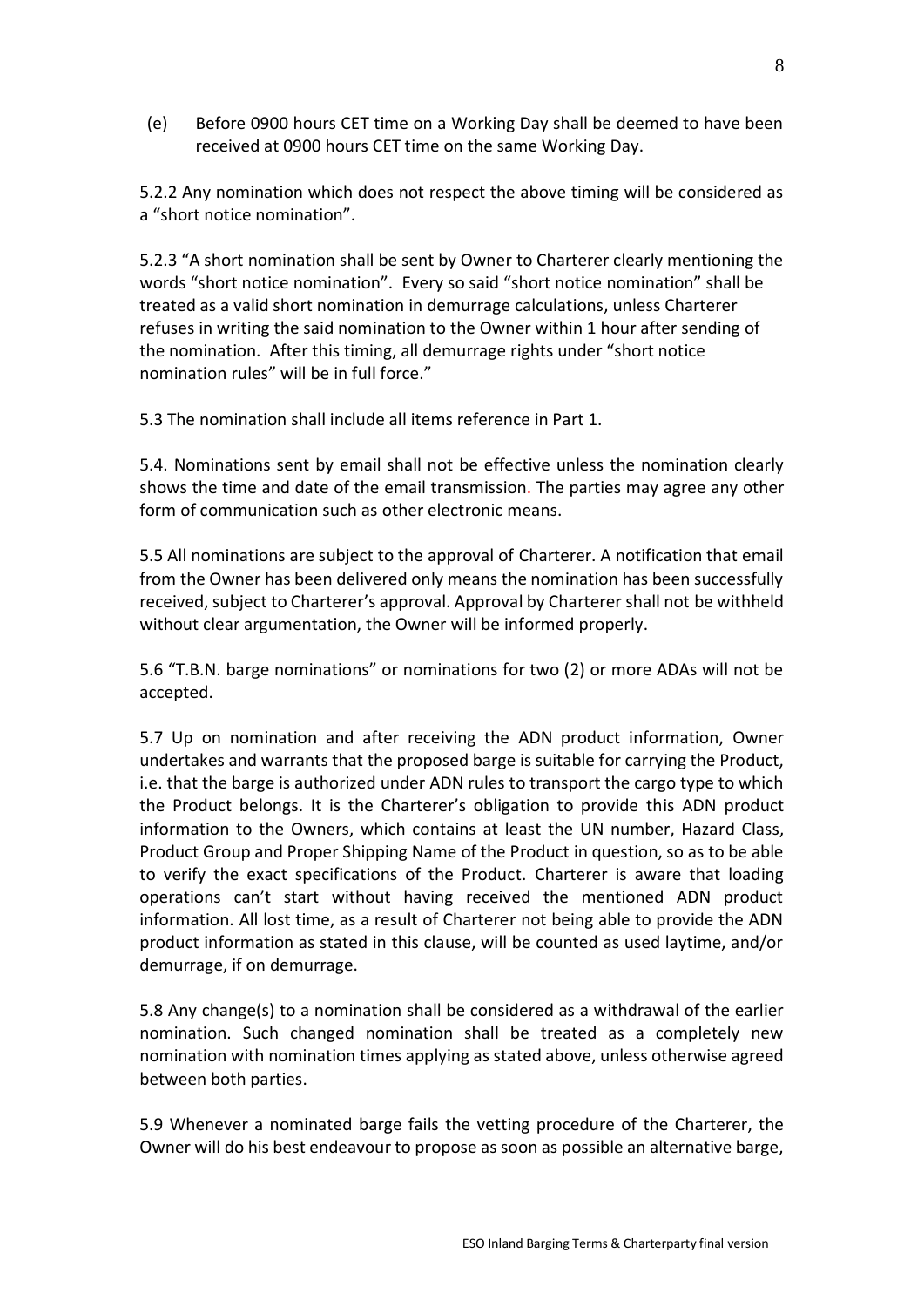thereby respecting all the provisions of the present article. The Charterer will use best endeavours to provide Owners with the reason for the failure.

5.10 Any nomination of an alternative barge shall be considered as a new nomination, unless otherwise agreed and provided the charterer informed the owner about the non-acceptance outside the nomination notice period required by clause 5 (Nomination clause) Section K of Part 1

#### **6. COMPLIANCE WITH CHARTERERS' VOYAGE ORDERS**

6.1 Subject to the provisions of this Charter the Barge shall proceed to the loading port (the term "port" shall include any port, terminal, berth, dock, loading or discharging anchorage, alongside Barges or lighters, or any other place whatsoever as the context requires) stated in Section G of PART 1, or to such other port (always within the Ranges stated in Section G of PART 1) as is separately or subsequently identified in Charterers' Voyage Orders (which term shall mean any written instruction issued by Charterers in respect of the Barge at any time during the period of this Charter, including any amendments, corrections or revisions thereto), or so near thereto as she may safely reach and at Owners expense there load the cargo stated in Sections E and F of PART 1 subject to any clarification of cargo loading instructions as may be provided in Charterers' Voyage Orders. In the event that Charterers issue revised discharge orders and the Barge must deviate from the previous contractual voyage reasonable compensation shall be mutually agreed between Owners and Charterers.

6.2 Owners undertake that the Barge is able to load, carry and discharge the quantities, grades and segregations of cargo stated in Sections E and F of PART 1. Loading on top of Slops or Waste Oil shall not be permitted without Charterers' prior agreement in writing.

6.3 Owners shall determine the loading volume taking into account water level, authority requirements and the Barge's equipment, and shall advise Charterers immediately if the quantity of cargo nominated in Charterers' Voyage Orders exceeds the Barge's loading volume, taking into account the tolerance as stated on the voyage order. The cargo loaded on board the Barge shall not exceed the quantity which she can reasonably stow and carry over and above her equipment and provisions and shall in any case not exceed the quantity permitted by the Barge's classification society or any modification or amendment as may be applicable to the voyage to be performed hereunder.

6.4 Owners undertake that the Barge shall, upon completion of loading the cargo, proceed with all reasonable despatch to the discharge port stated in Section H of PART 1, or to such other port or location permitted under this Charter, in accordance with Charterers' Voyage Orders, or so near thereto as she may safely reach, and deliver the cargo in consideration of the payment of freight and demurrage as provided in Clause 15 and 17 (Demurrage & Freight clauses).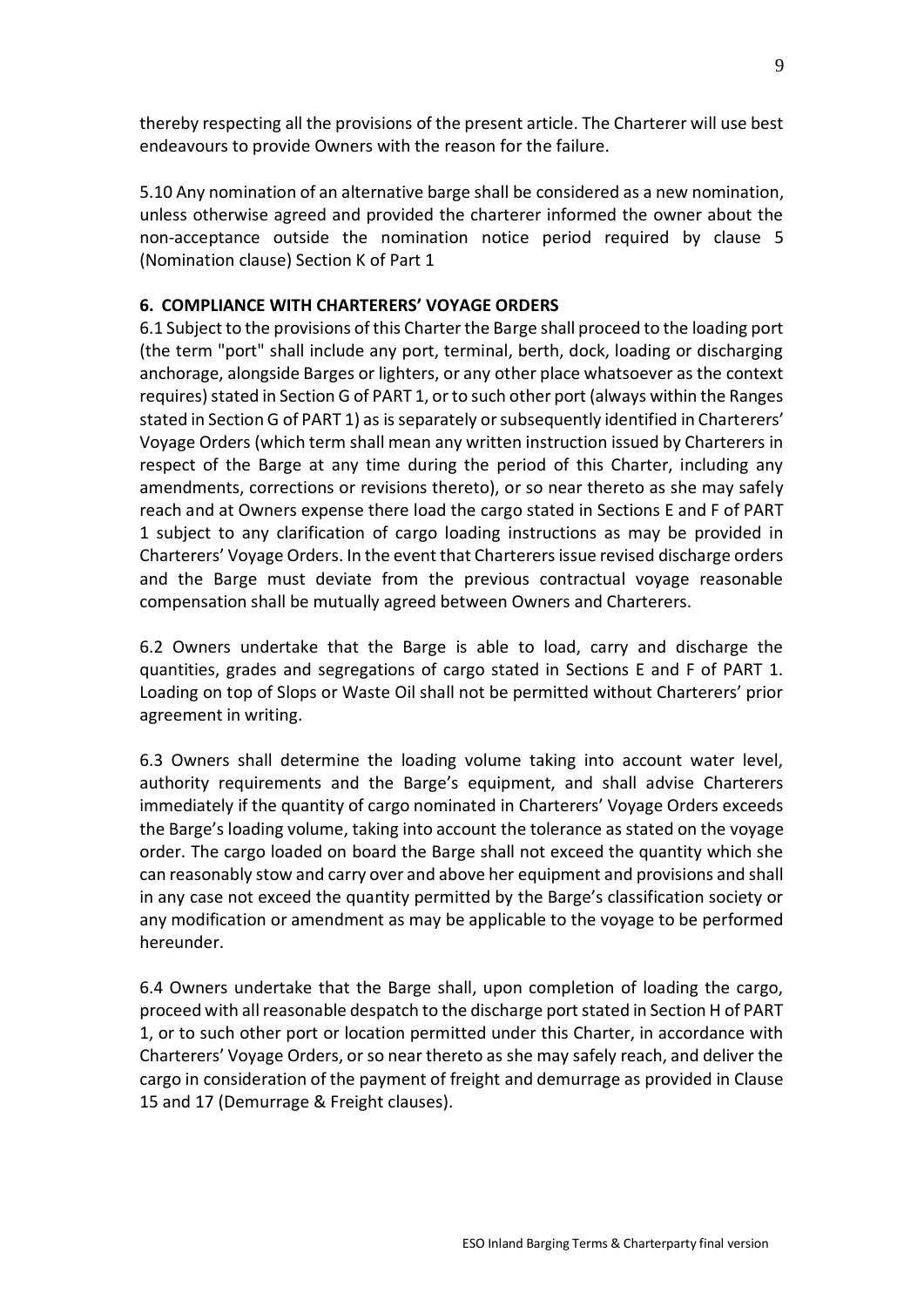## **7. LOADING AND DISCHARGE PORT/SHIFTING**

7.1 The Barge shall be loaded and discharged at any port in accordance with Charterers' Voyage Orders. Before instructing Owners to direct the Barge to any port, Owners shall exercise best due diligence, to ascertain that the Barge can always lie safely afloat at any port or terminal within sections G and H of PART I. Owners shall immediately notify Charterers if any such port(s) is/are unsuitable.

7.2 Charterers shall have the option of instructing Owners to load the Barge at more than one berth at each loading port and to discharge at more than one berth at each discharge port. Unless otherwise agreed, shifting time between berths is for the Charterers' account.

7.3 The barge shall load and discharge at any safe place or wharf, or alongside vessels or lighters reachable on her arrival, which shall be designated and procured by the Charterer, provided the vessel can proceed thereto, lie at, and depart therefrom always safely afloat, any lighterage being at *the* expense, risk and peril of the **Charterer** 

#### **8. ESTIMATED TIME OF ARRIVAL**

8.1 From the date of the nomination of this Charter, the Owners shall send messages every calendar day (including weekends and bank holidays) by 9.30am CET by email or by any other means as required by Charterers to Charterers and to any other parties as required by Charterers (hereafter referred to collectively as the "ETA Notify Parties"), advising the current position, date and estimated time of the Barge's arrival ("ETA") thereafter daily load and/or discharge prospects.

8.2 Owners shall also advise the ETA Notify Parties by email of any variation of more than twelve (12) hours in estimated times of arrival at the loading and/or discharge ports.

## **9. EUROPEAN BARGE AWAITING ORDERS CLAUSE**

9.1 Where it is agreed to load in the Antwerp/Rotterdam/Amsterdam (ARA) range or Antwerp/Rotterdam/Amsterdam/Flushing/Ghent (ARAFG) range and loading orders are not given by 1600 hours CET on the last working day prior to the ADA for the barge to proceed to the loadport without delay, Owners and Charterers both agree to the following:

- a. Unless specifically ordered by Charterers to wait elsewhere the barge will proceed to one of the deviation points listed below depending on the last destination of barge and will wait at that deviation point until the loadport or further instructions are given by Charterers.
- b. On arrival at the deviation point Owners will ensure that the barges position is logged with AIS and proof of the date and time of arrival at this point will be provided by Owners AIS provider or other AIS provider as agreed.
- c. Owners will declare 'Theoretical Arrival' at each of the ports ARA or ARAFG based on the theoretical steaming distance from the deviation point to the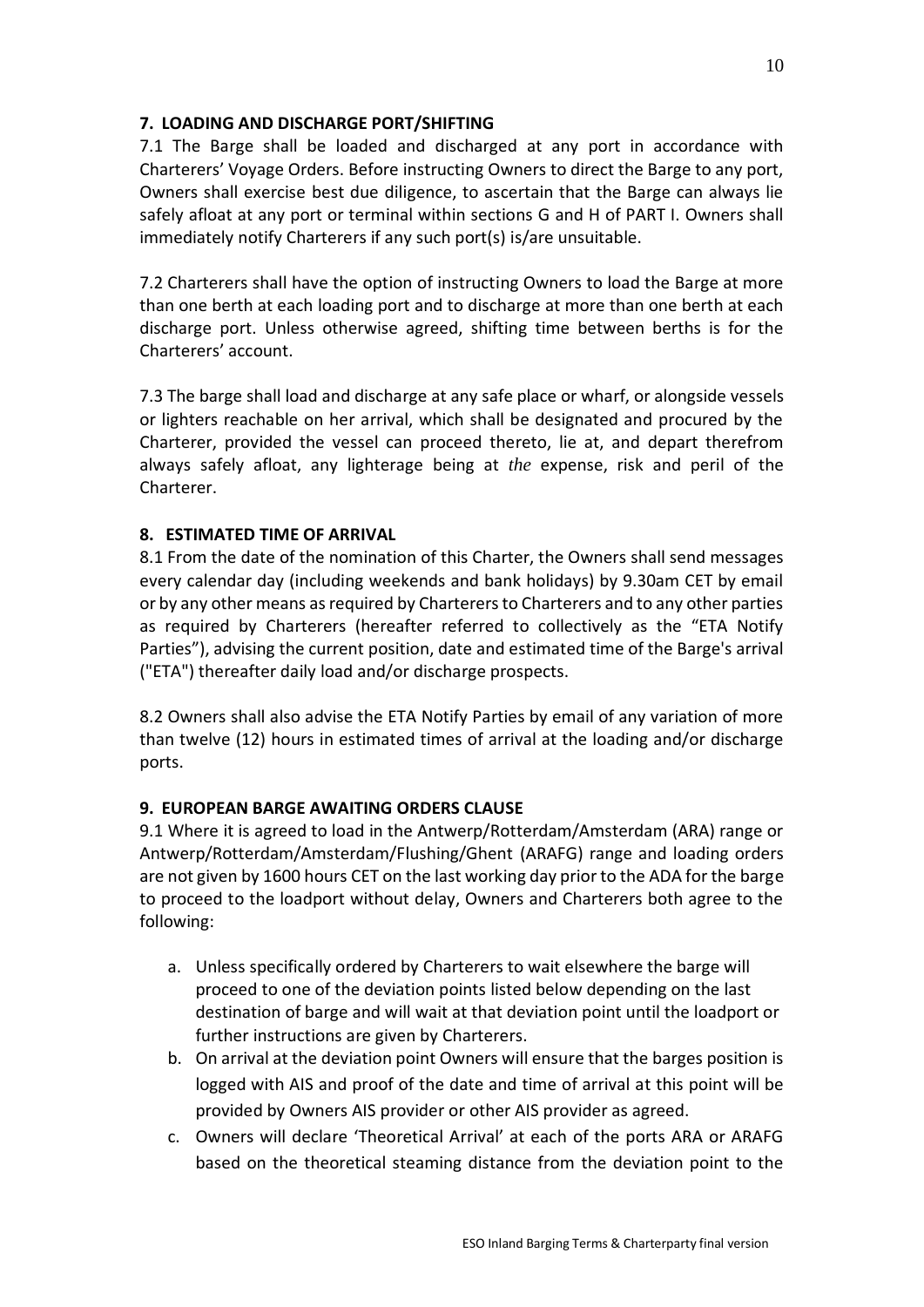port as detailed below. 'Theoretical Arrival' means the arrival time of the barge at the loadport had there been no delay at the deviation point.

- d. For the purposes of laytime and demurrage time will start at the later of the following times:
	- (i). Theoretical Arrival time
	- (ii). 0001hrs ADA date
	- (iii). Expiry of nomination period
- e. If the Theoretical Arrival time falls after 2400hrs on ADA date, time will commence at Theoretical arrival plus 48 hours
- f. If the barge commences loading prior to the times stated in paragraphs d and e of this clause, time will start on commencement of loading.
- g. When loading terminal is declared by Charterer, Owners must ensure that the barge resumes ballast passage to loadport without delay. Time taken for the barge moving from the awaiting orders position to the loading port will not be added to or deducted from the laytime/demurrage calculation. The risk of delay on passage from waiting place to the loadport will be at Owners risk and if the voyage is longer or shorter in duration than the theoretical time this will not affect the laytime/demurrage calculation. Where the actual passage time exceeds the theoretical time by more than two hours, Owners must provide documented evidence for such delay such as delays due to locks. If Owners are unable to provide such evidence, the start of laytime will be adjusted by any delay of more than two hours.
- h. In the event the loading of the barge does not take place at all then this clause will not be effective.
- i. See the example at the end of this clause

#### 9.2 Deviation Points/Waiting Places

See map for details of the following areas

- a) Amsterdam for barges coming in ballast from the Northern District (green area)
- b) Rotterdam for barges coming in ballast from the Central District (red area)
- c) Flushing or Antwerp for barges coming in ballast from the Southern District (yellow area)
- d) Tiel area for barges coming in ballast from the Rhine District (purple area)

#### 9.3Theoretical Arrival Times (TAT)

TAT will be calculated in accordance with the following table:

|           | Tiel | Amsterdam   Rotterdam   Antwerp   Flushing |    |    |
|-----------|------|--------------------------------------------|----|----|
| Tiel      |      |                                            | 12 | 16 |
| Amsterdam |      |                                            | 16 | 18 |
| Rotterdam |      |                                            |    |    |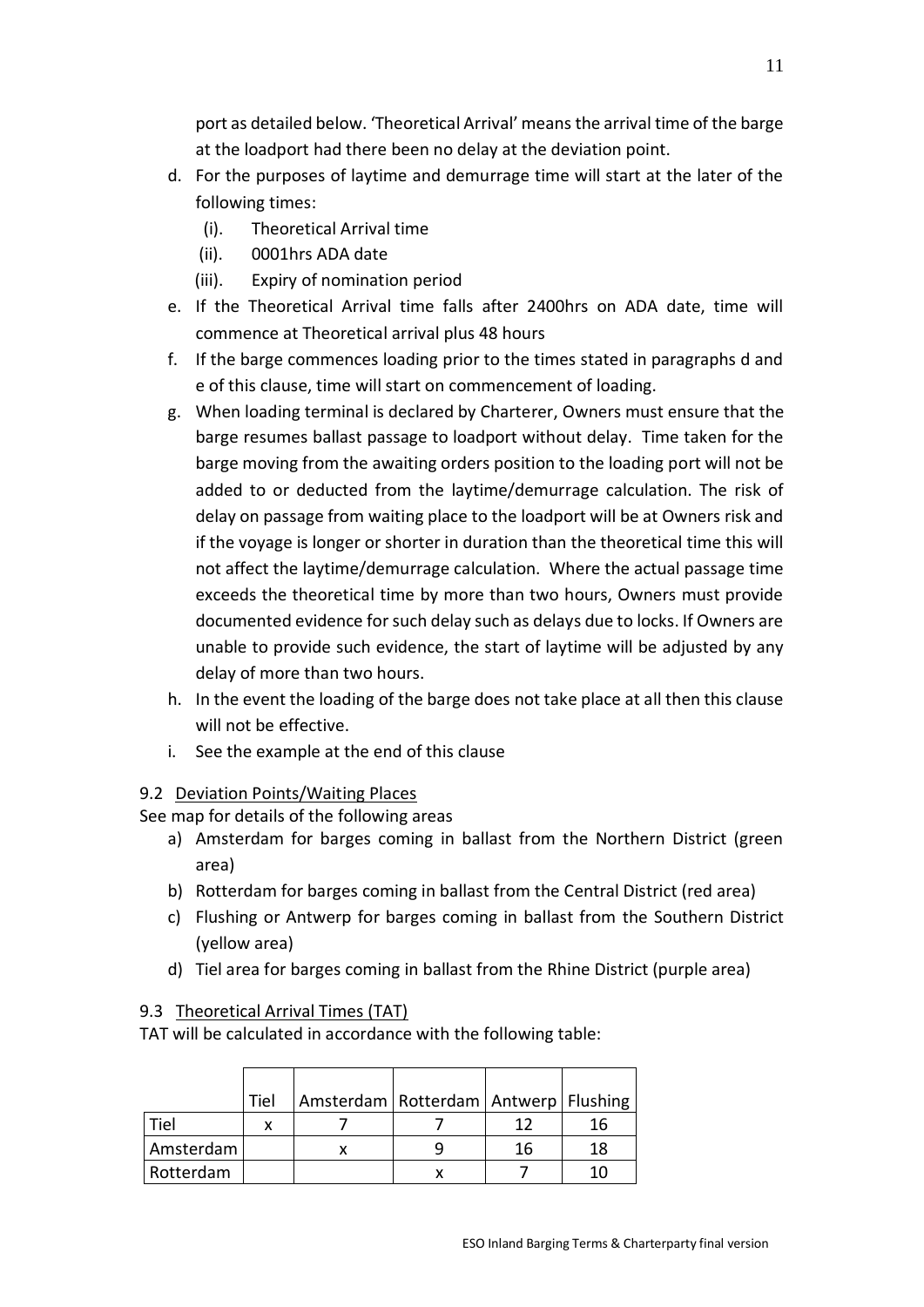| Antwerp  |  |  |  |
|----------|--|--|--|
| Flushing |  |  |  |

Notes:

- a. Barges may await orders outside port limits where no harbour dues are applicable
- b. If a barge physically arrives at a loading installation after the agreed loading date due to the fact that this loading place was declared too late, the consequences are for Charterers account.
- c. Any renomination in this case, not to affect laytime.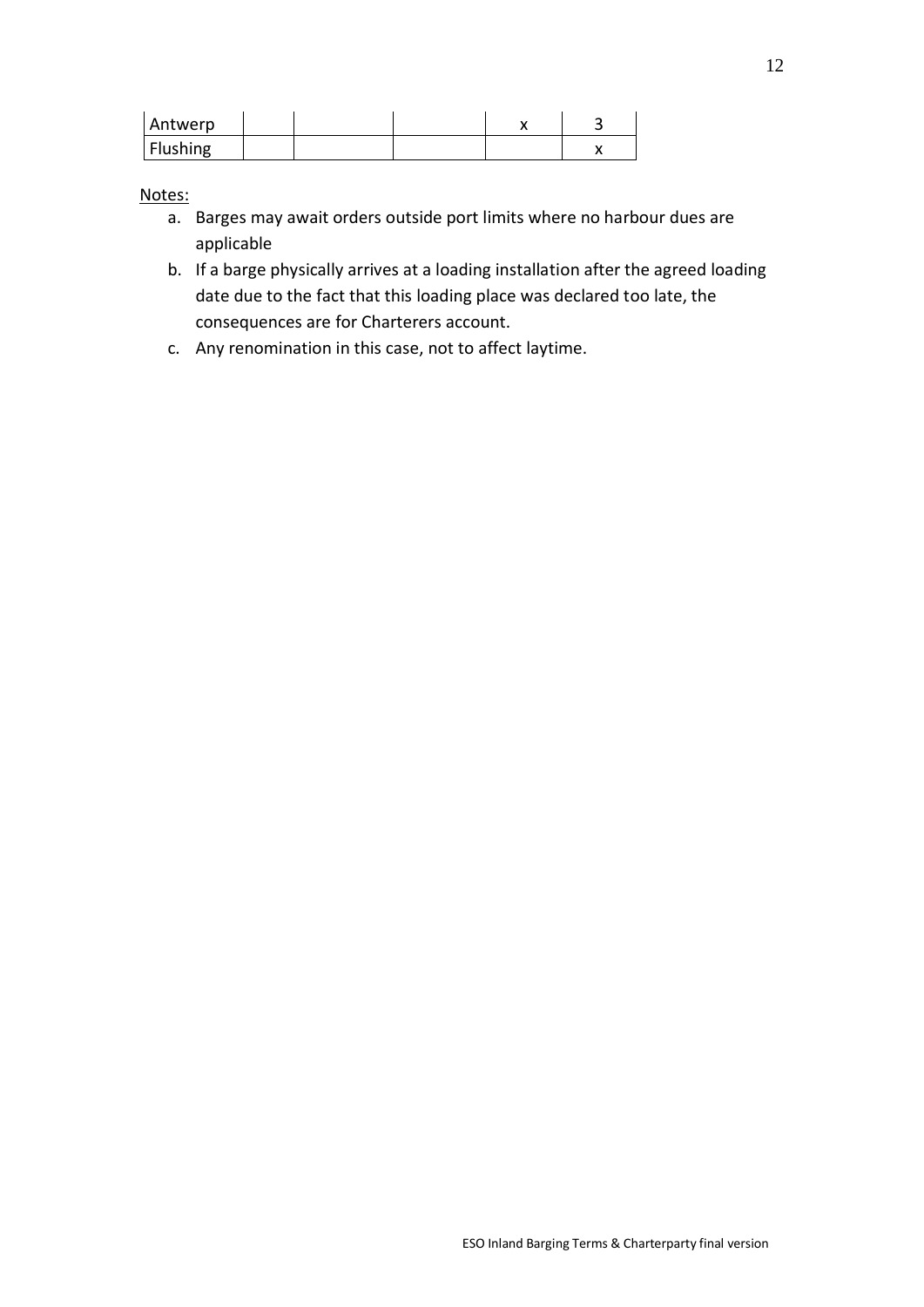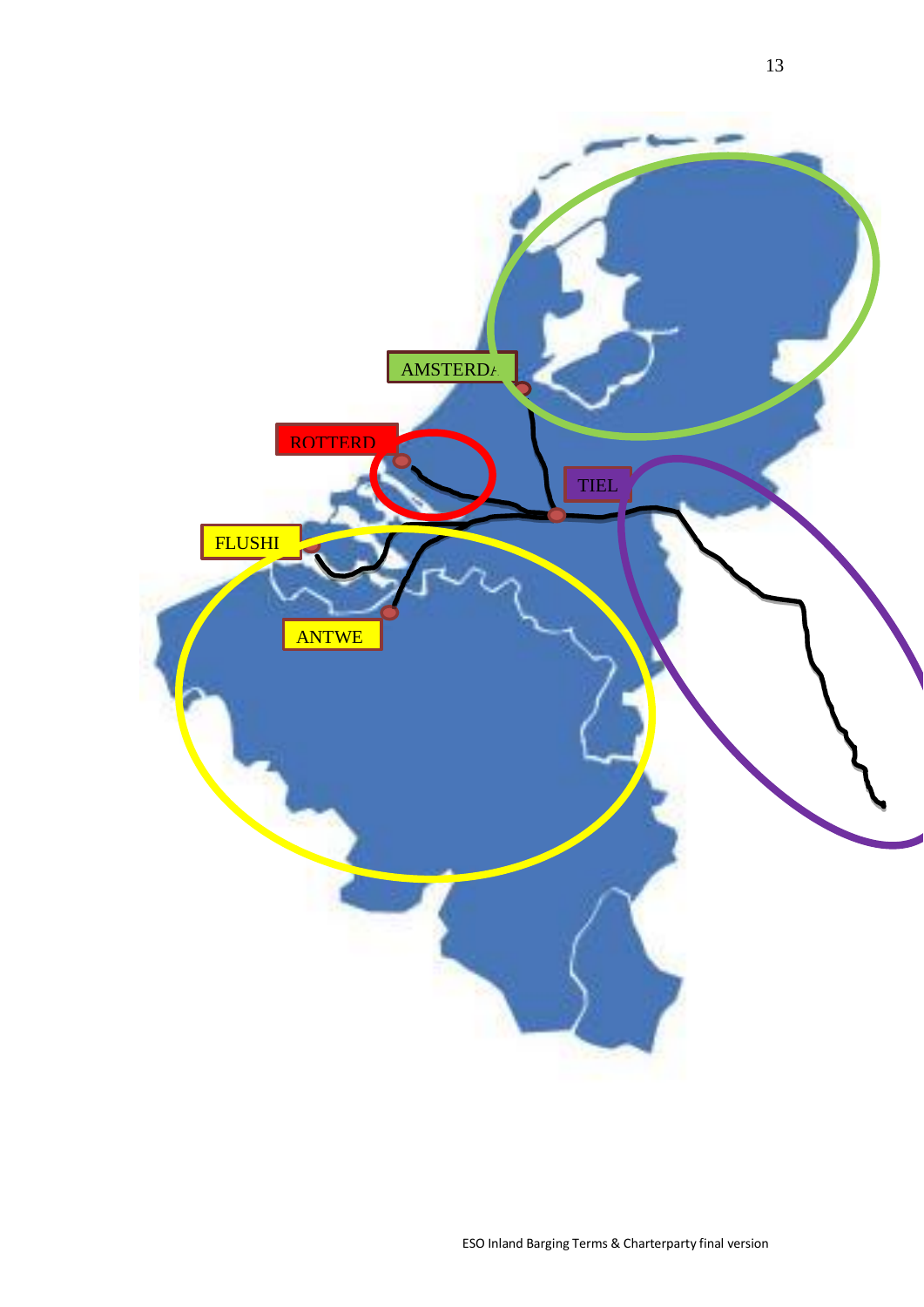## 9.3Theoretical Arrival Time Example

Barge Arrives at Tiel 1600hrs 10<sup>th</sup> having discharged in the Rhine District. No loadport has been nominated but charterer has options for ARA. Agreed loading date and ADA is  $11<sup>th</sup>$  and Owners have nominated on time.

At 1500hrs 11<sup>th</sup> Charterers declare Loadport as Antwerp. The Theoretical Arrival Time at Antwerp is 0400hrs  $11<sup>th</sup>$  – Laytime starts at 0400hrs  $11<sup>th</sup>$ . Actual arrival time is 0300hrs  $12<sup>th</sup>$ . The barge has missed the agreed loading date but only by reason of Charterer's late advice of loadport. Charterer bears the risk of late arrival in this instance. Sailing times in the above table are only approximate and actual arrival may be earlier or later than 0300hrs 12<sup>th</sup>.

If actual passage time from Tiel to Antwerp exceeds 14 hours (theoretical time plus 2 hours) and Owners are unable to document valid reasons for delay, the start of laytime will be adjusted accordingly. In this case if actual passage time was 18 hours start of laytime would be 0800hrs 11<sup>th</sup> (based on actual 18 hrs less theoretical time of 12 hours less 2 hours' tolerance = 4 hours added to laytime start of 0400hrs  $11<sup>th</sup>$  above).

#### **10. SEAWORTHINESS AND SAFETY**

10.1 All barges which are nominated by Owner have to be classed with the appropriate Classification Society and by the competent National Authority. All recommendations, requirements or restrictions of said Classification Society and National Authority have to be complied with.

10.2 Charterer reserves the right to reject the nomination of any barge at any time if local authorities deem said barge to be non-compliant with these regulations.

10.3 Unless otherwise authorised by Charterer, Owner agrees that all barges proposed for the execution of the transport services for Charterer will only be accepted upon inspection in accordance with the EBIS programme and upon satisfaction of the standards of acceptance developed by Charterer for internal use.

The reasons for the rejection of the nominated barge has to be given so that the barge owner can remedy any perceived faults with the barge. A nominated barge should not be unreasonably rejected.

10.4 The fact that Charterer has accepted a barge offered by Owner shall not affect the Owner's liability in case of a breach of any of the other provisions of the Charterparty.

10.5 Owner undertakes that all barges are regularly checked for rust and sludge deposits and that such deposits are properly disposed of.

10.6 Before the start of the loading operations, Owner (and, if applicable, his subcontractor) will make sure that the cargo tanks, pipelines, hoses and pumps are empty by means of efficient stripping and are suitable for the Product as agreed upon fixing with charterers requirement. Any associated costs and delays will not be for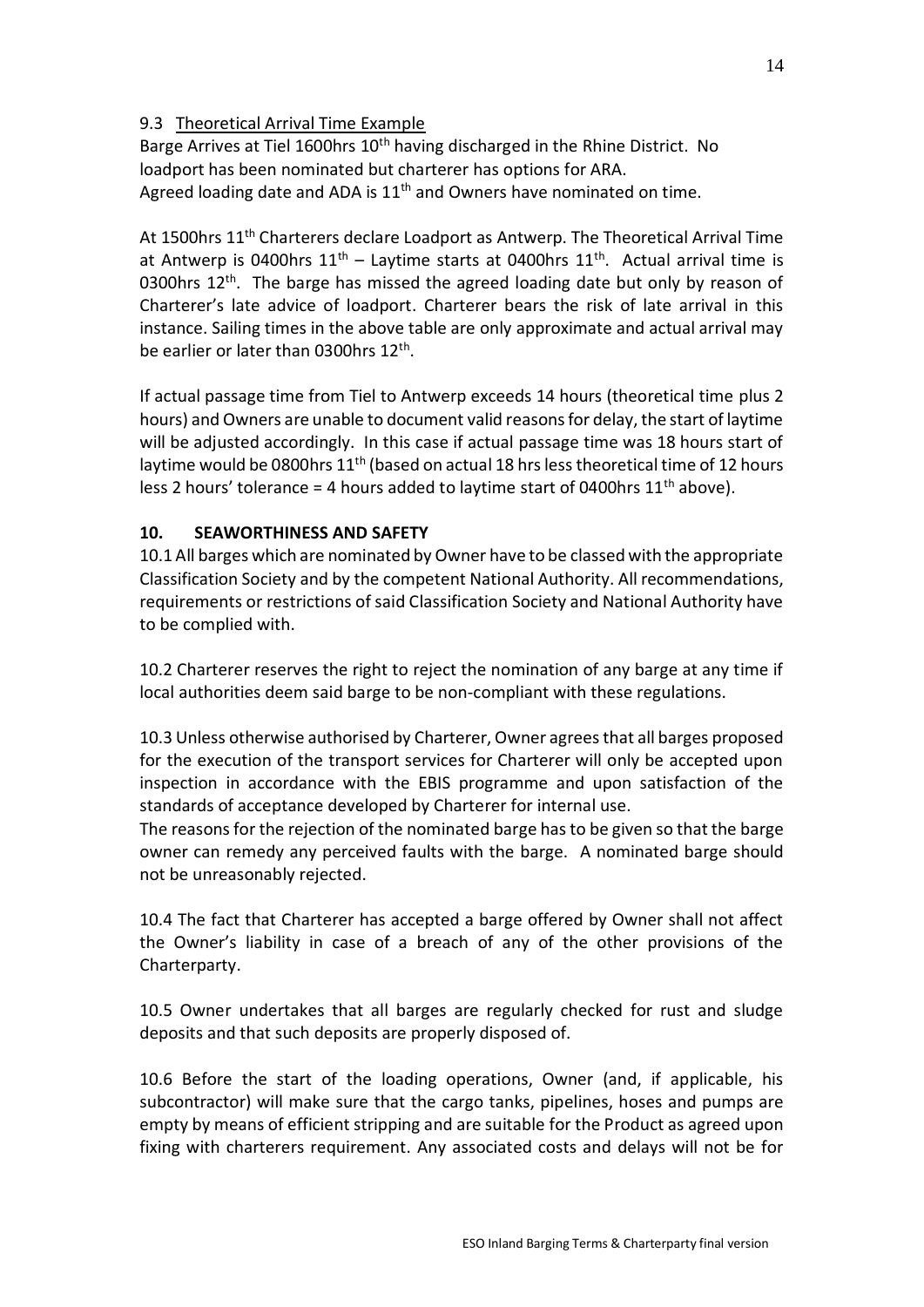Charterer's account. Special cleaning needs to be agreed upfront upon fixing between Charterer and Owner."

10.7 Before start of the loading procedure, an inspector designated by Charterer, may inspected cargo tanks, pipelines, hoses and pumps. Acceptance for loading by Charterer means that barge is suitable for loading.

10.8Owner is aware that contamination of the Product with water can lead to bacteria and fungi, and therefore Owner shall take extra care when cleaning the pipelines, pumps and tanks of the barge. Water and cleaner residues must be removed completely.

Owner will also make sure that the products stored in the bunker tanks shall at all times comply with applicable laws, rules and regulations.

10.9 Owner shall maintain such conditions as mentioned above as from the nomination and throughout the duration of the transport services until the product has been delivered and shall use the utmost care in the loading, stowage, custody and delivery of the cargo so as to avoid any losses of the Products and so as to assure the quality of the Product.

10.10 Failure to comply with any of the above may cause the refusal of the shore installation to start or to continue the loading or discharging operations and Owner shall hold Charterer harmless and defend Charterer against any and all claim which would be made against Charterer in this respect.

10.11 Owner shall ensure that all documents and certificates specified by ADN (listed in ADN 8.1.2) are fully completed, signed, valid and on-board the barge before the beginning of the transport.

## **11. CLEANLINESS AND CARGO OPERATIONS**

## 11.1 Cleanliness of Tanks, Pipes and Pumps

Owner warrants the tanks, pipes and pumps of the Barge are suitable for the cargo and are efficient stripped as per CDNI regulations. If inspection of the tanks is required, Owner shall gas free the tanks as necessary at Charterers expense. Any time used for tank inspection and any re-inerting of the Barge shall count as laytime or, if the Barge is on demurrage, as time on demurrage.

If the Barge's tanks are rejected, time used for de-inerting, cleaning and gas freeing shall not count as laytime, or, if Barge is on demurrage, as time on demurrage, and thereafter laytime or time on demurrage shall not commence or recommence, as the case may be, until the tanks have been re-inspected, approved by Charterer's representative, and re-inerted.

Charters are liable for cleaning and degassing costs, including sailing- and cleaning time as per CDNI regulations. In the event cleaning and/or degassing is out of the scope of the CDNI regulations and agreed separately either prior to loading or after completion of discharge, Charterers liability shall be limited to reimbursing Owners'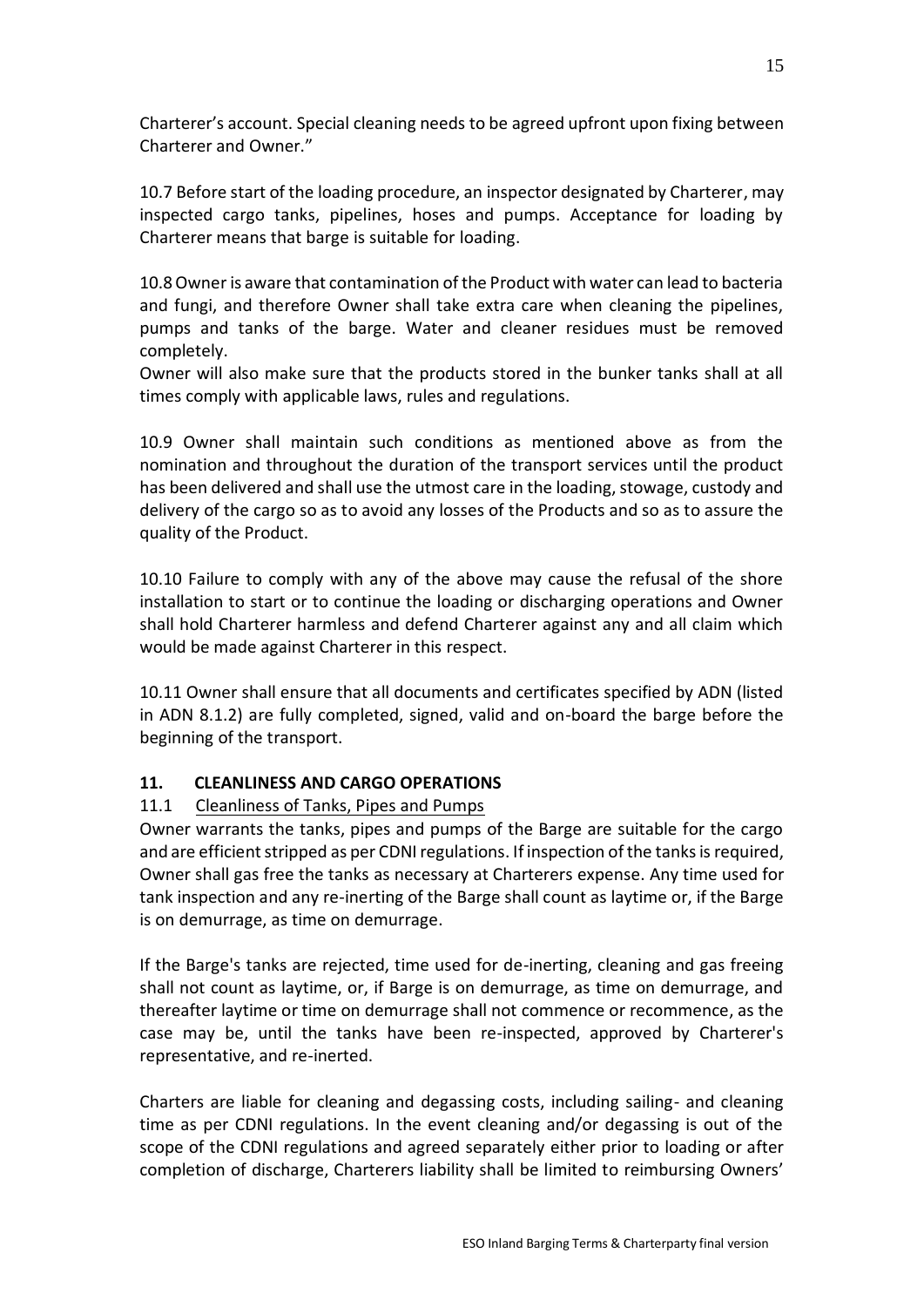reasonable cleaning costs and time to be notified and approved by Charterers in advance. Cleaning costs arising from a contaminated loaded cargo will be for the Charterers' account. Sailing- and cleaning time including detours, as per CDNI regulations, will be invoiced by the Owners to the Charterer.

#### 11.2 Multiple Grades

Unless Charterer otherwise agrees in writing upon fixing, Owner warrants that where different grades of cargo are to be carried, they shall be kept in complete segregation from each other during loading, transit, and discharging.

#### 11.3 Cargo Transfer

Charterers shall have the option of transferring the whole or part of the cargo (which shall include topping-off and lightening) to or from any other barge/vessel including, but not limited to, an ocean-going barge/vessel, and/or lighter (the "Transfer barge/vessel"). After agreement of the Owners, Charterers shall have the option of vapour balancing during any cargo transfer. In case these vapours are different from the transferred cargo, the Charterers are obliged to provide the ADN information to the Owners included but not limited to the UN number, Hazard Class, Product Group and Proper Shipping Name of the vapours which are returned to the barge. Charterer is aware that this information is obligatory to be able to verify the exact specifications of the Product. All lost time, due to charterer not being able to provide the above said ADN information, will be counted as used laytime and/or demurrage, if on demurrage. All transfers of cargo to or from Transfer Vessels shall be carried out by Owners in accordance with all applicable national, state or Terminal laws and regulations. Owners undertake that the Barge and its crew shall comply with such regulations.

Charterers shall provide and pay for all necessary equipment including suitable fenders, cargo hoses and surveyors. Charterers shall have the right, at their expense, to appoint supervisory personnel to attend on board the Barge, including a mooring master, to assist in such transfers of cargo.

#### 11.4 Commingling, blending, dyeing and additivisation

After agreement with Owner, Charterer shall have the option to commingle the cargo or blend the cargoes loaded on board, add dyes, or additives or carry out such other cargo operations as Charterer may request; provided such Cargo Operations are within the technical capability of the Barge and that the Master considers it safe to do so and it is carried out in accordance with terminal regulations and in accordance with local, national and international regulations, provided that it does not require a change to the UN number of the product. Such Cargo Operations shall be accomplished only while the Barge is alongside a berth or at an anchorage and as directed by Charterer or Charterer's representative(s).

Charterers warrant that any cargo to be commingled or blended on board, or any cargo into which dye or additives shall be introduced shall be stable and compatible and that no precipitation of solid deposits in cargo tanks, pipes, pumps, valves will occur. An inspector must be appointed by Charterer, on his account and liability, to check that work is carried out in accordance with the agreed procedures.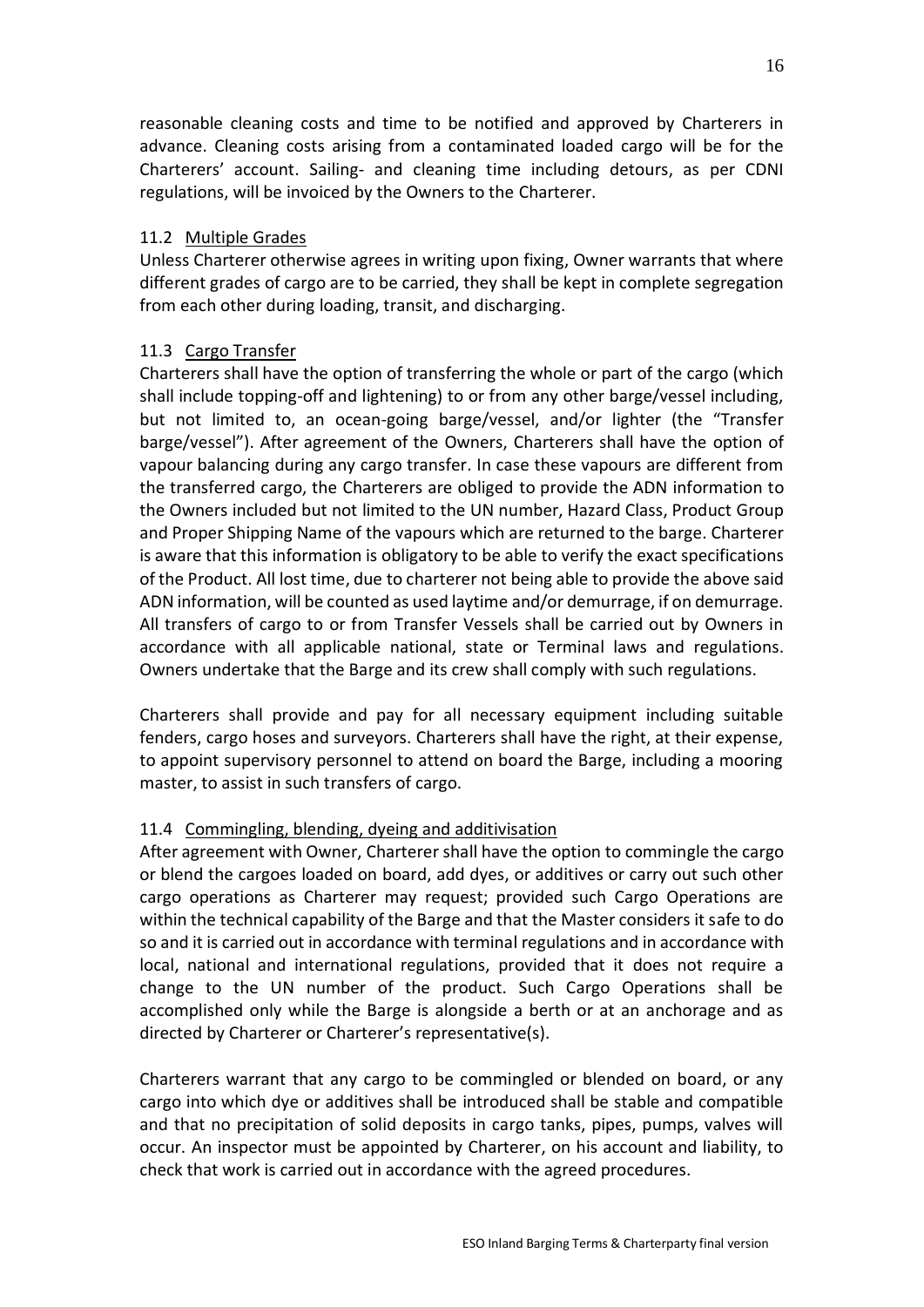Barge must not conduct blending operations during loading unless specifically designed to do so or a specific risk assessment has been conducted and terminal approval and local authorities' approval obtained.

Charterer shall indemnify Owner for any loss, damage, delay, or expense which are a direct result of following Charterer's instructions.

Charterer shall indemnify Owner of all risks of the comingling operation and confirms that comingling falls under the Charterers' Production liability.

Any additional charges that result directly from Charterer exercising such Cargo Operations, including demurrage, port charges, extra agency fees, consumed bunkers at actual cost at the port or place where such bunkers were last taken, etc., and which are not included in the freight agreed under these Terms & Charter Party shall be for the account of the Charterer.

## 11.5 Cargo Heating

If Charterers have requested a Barge to perform heating of the cargo, Owners warrant that the Barge is capable of receiving cargo at a Requested Temperature.

Charterers are obligated to provide Owners heating instructions. The Owner shall advise Charterers upon request of the temperature of such cargo in each of the Barge's tanks.

On request Owners shall advise estimated cost to maintain temperature for a day and the estimated cost to raise the temperature by 1degree C.

Charterers shall reimburse or pay extra rate to Owners for the cost of additional bunkers consumed to maintain or raise the temperature of the cargo as aforesaid. This has to be agreed upon fixing or conform heating instructions.

The price for the additional bunkers consumed shall be at the CBRB price of the day of loading.

## **12. NOTICE OF READINESS (NOR)**

Upon arrival of the Barge at each loading or discharge Terminal the Master shall tender NOR to the Terminal when the Barge is ready in all respects to carry out Charterers' orders in accordance with the provisions of this Charter.

## **13. LOADING AND DISCHARGING OF CARGO**

13.1 Prior to loading the Cargo, the Master will ascertain the actual ADN Designation of the cargo (including UN Number and proper shipping name, as well as the danger mentioned in ADN Chapter 3.2-Table C/column (5), package group and hazard class as applicable) as provided by the Loading terminal. If this differs from the ADN Designation stated in section E of PART 1, the Owner will verify that the Barge is authorised and certified in accordance with applicable laws to load, carry and discharge cargo with such ADN Designation. Should the Loading Terminal fail to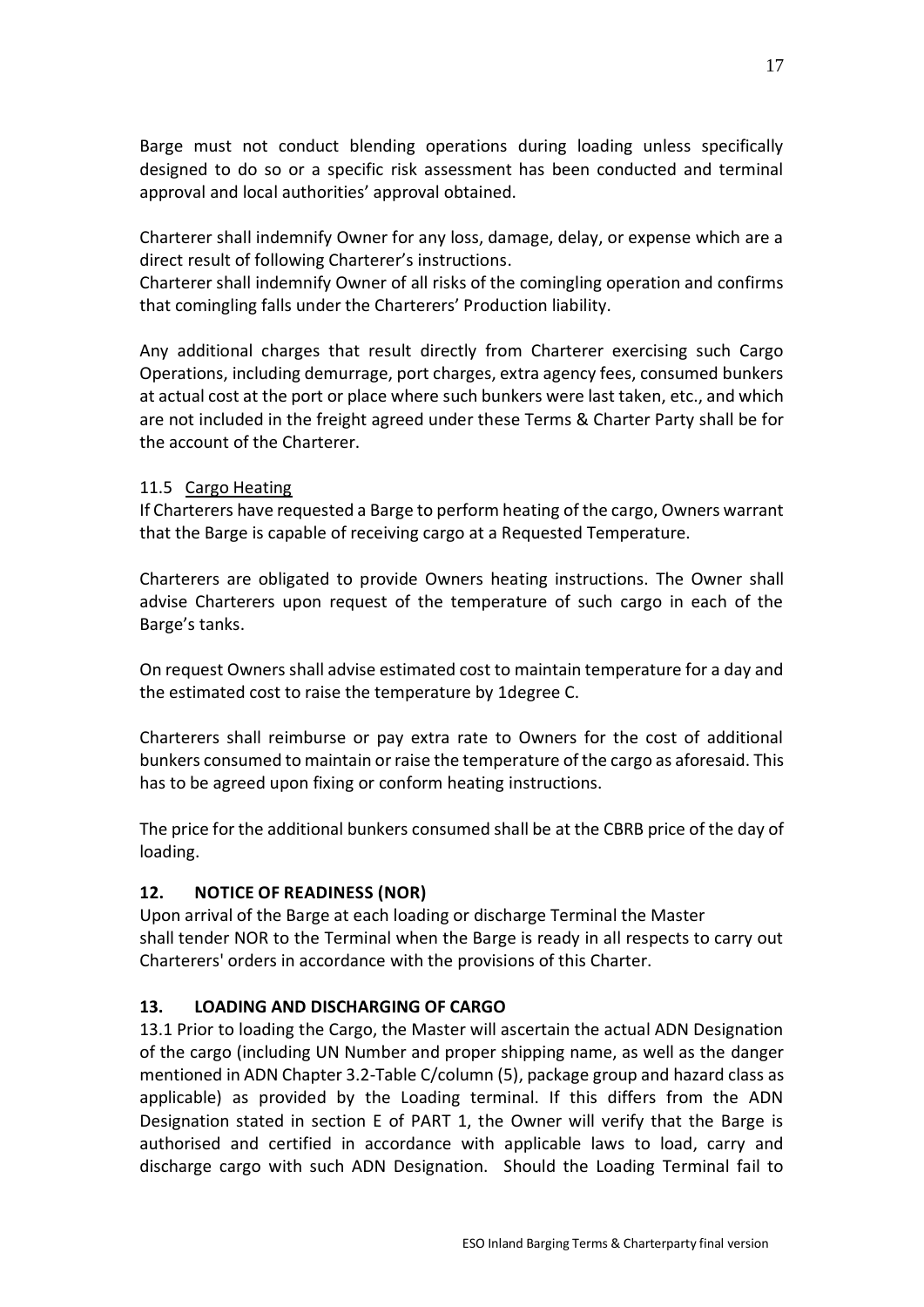provide the required information or should ADN Designation of the cargo fall outside of the list of materials that Barge is certified to carry, the Master shall notify Charterers and stop loading operations until further notice from Charterers. In the event that the actual ADN Designation provided by the Loading Terminal differs from the declared ADN Designation, and the Barge is certified to carry the Cargo of the actual ADN Designation, then Owners shall notify Charterers immediately and continue loading operations provided it is compatible with the next cargo of the barge as per CDNI regulations.

13.2 Prior to loading the Cargo, the Master must check that the Terminal loading quantity is the same as that on the nomination, water level permitting and taking into account the quantity tolerance as per charterers voyage instructions. If there is a difference in loadable volume, Owners must notify Charterers and obtain their written confirmation of load quantity.

13.3 The Cargo shall be pumped into the Barge at the expense and risk of Charterers and pumped out of the Barge at the expense and risk of Owners, in each case only as far as the Barge's manifold.

13.4 The Barge crew shall safely assist the shore staff in connecting the loading or discharging hose/arm to the Barge manifold under the supervision and responsibility of shore staff. Barge crew shall carry out such operations in accordance with all applicable laws and regulations, including as applicable the provisions of ADN Part 7, as amended from time to time.

13.5 Owners undertake that the Barge shall load cargo at the maximum safe rate in accordance with local regulations and/or the recommendations set out in ISGINTT.

13.6 Owners undertake that the Barge shall discharge cargo at the maximum safe rate in accordance with the recommendations set out in ISGINTT, as amended from time to time, and in any event shall, in the case of cargoes of one or more segregated grades/parcels discharged concurrently or consecutively, maintain the discharge rates as stated in the ADN Checklist at the Barge's manifold throughout the discharge provided always that the cargo is capable of being received within such time or at such pressure. If restrictions are imposed by the Terminal during discharge, or if physical attributes of the Terminal restrict the discharge rate or pressure, Owners shall only be relieved of the aforesaid obligation for the period and to the extent such restrictions or attributes impede the discharge rate or pressure. The Terminal shall have the right to gauge discharge pressure at the Barge's manifold.

13.7 If the cargo cannot be delivered to the Barge or discharged by the barge at the rate agreed on the ADN Checklist, the Master shall present a Letter of Protest ("LOP") to a Terminal representative detailing any Terminal restrictions and/or deficiencies as soon as they are imposed and/or become apparent and shall use all reasonable endeavours to have the LOP signed by the Terminal representative.

#### **14. CLOSED CARGO OPERATIONS**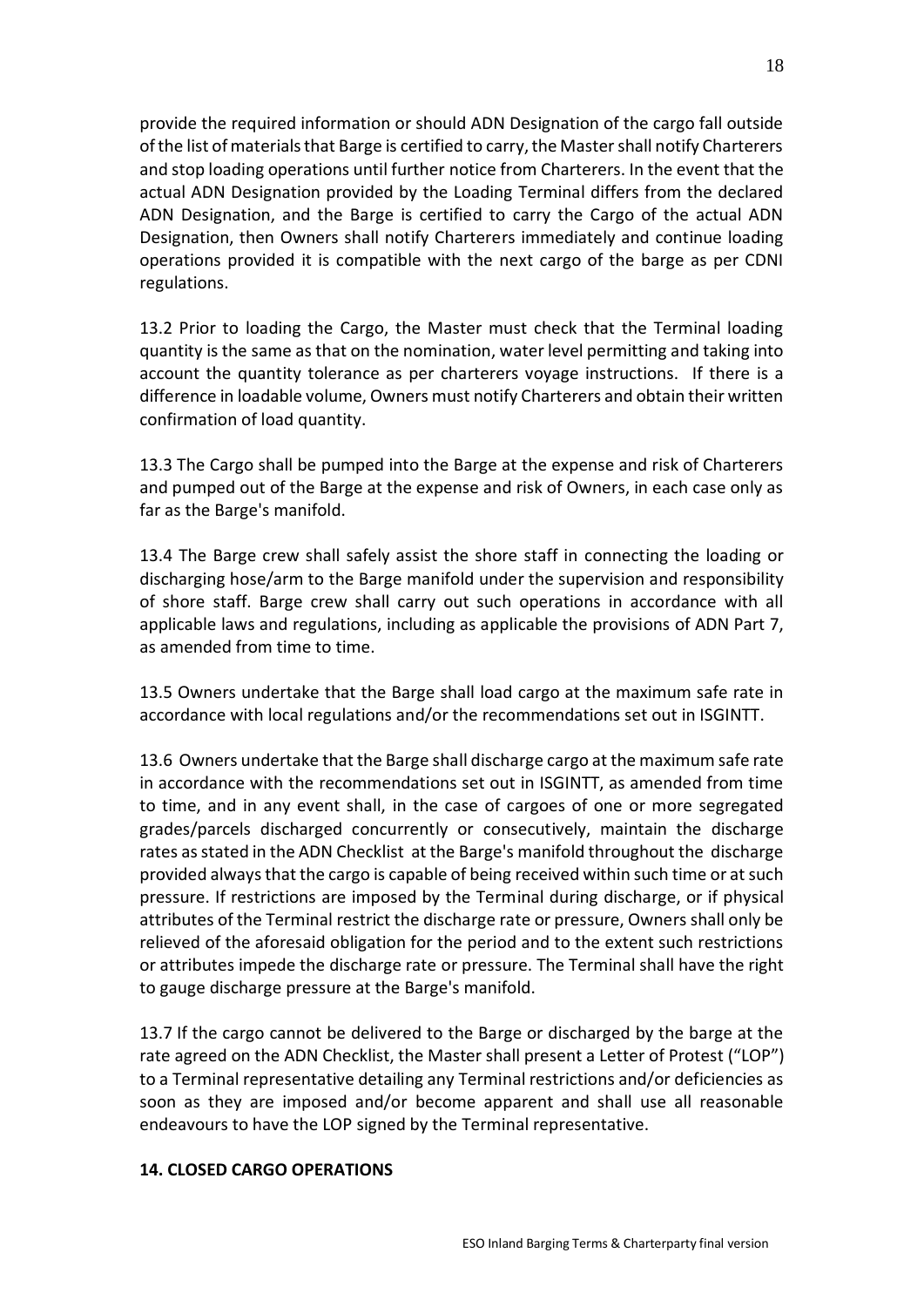14.1 Owners undertake that the Barge complies with, and shall be operated for the duration of this Charter in accordance with, the recommendations regarding closed loading and closed discharging operations as set out in all applicable laws and regulations, including as applicable the provisions of ADN, as amended from time to time.

14.2 If the Barge has closed sampling equipment, such equipment shall during this Charter be used, when appropriate, in accordance with the requirements and recommendations set out in all applicable laws and regulations, including as applicable the provisions of ADN, as amended from time to time.

#### **15. LAYTIME AND DEMURRAGE**

#### 15.1 Laytime

Charterers shall be allowed the number of hours per unit as laytime for loading and discharging and for any other purposes of Charterers in accordance with the provisions of this Charter.

Allowed loading and discharging times for Barges meeting the required pump capacity are as follows and based on actual loaded quantity:

- Up to 1100 tons of cargo = 24 hours
- Over 1100 and up to 1575 tonne of cargo = 26 hours
- Over 1576 and up to 2100 tonnes of cargo = 28 hours
- Over 2101 and up to 3150 tonnes of cargo = 34 hours
- Over 3151 and up to 4200 tonnes of cargo = 40 hours
- Over 4201 and up to 5250 tonnes of cargo = 46 hours
- Over 5251 and up to 6300 tonnes of cargo = 50 hours
- Over 6301 and up to 7350 tonnes of cargo = 54 hours

Over and above that, the times are extended by 4 hours per 1000 tonnes or part thereof.

#### 15.2 Demurrage

15.2.1 Demurrage will be incurred if the allowed Laytime agreed between the Charterer and barge Owner is exceeded.

15.2.2 Loading and discharging times shall be calculated separately. Partial hours shall not be rounded up to the next hour. Only actual time on laytime/demurrage will be calculated.

15.2.3 Demurrage rate will be agreed separately and specified in Section M of Part 1.

15.2.4 Time shall not count as laytime or demurrage when spent or lost:

a) as a result of arrest or detention of the Barge, unless due to the fault of Charterers;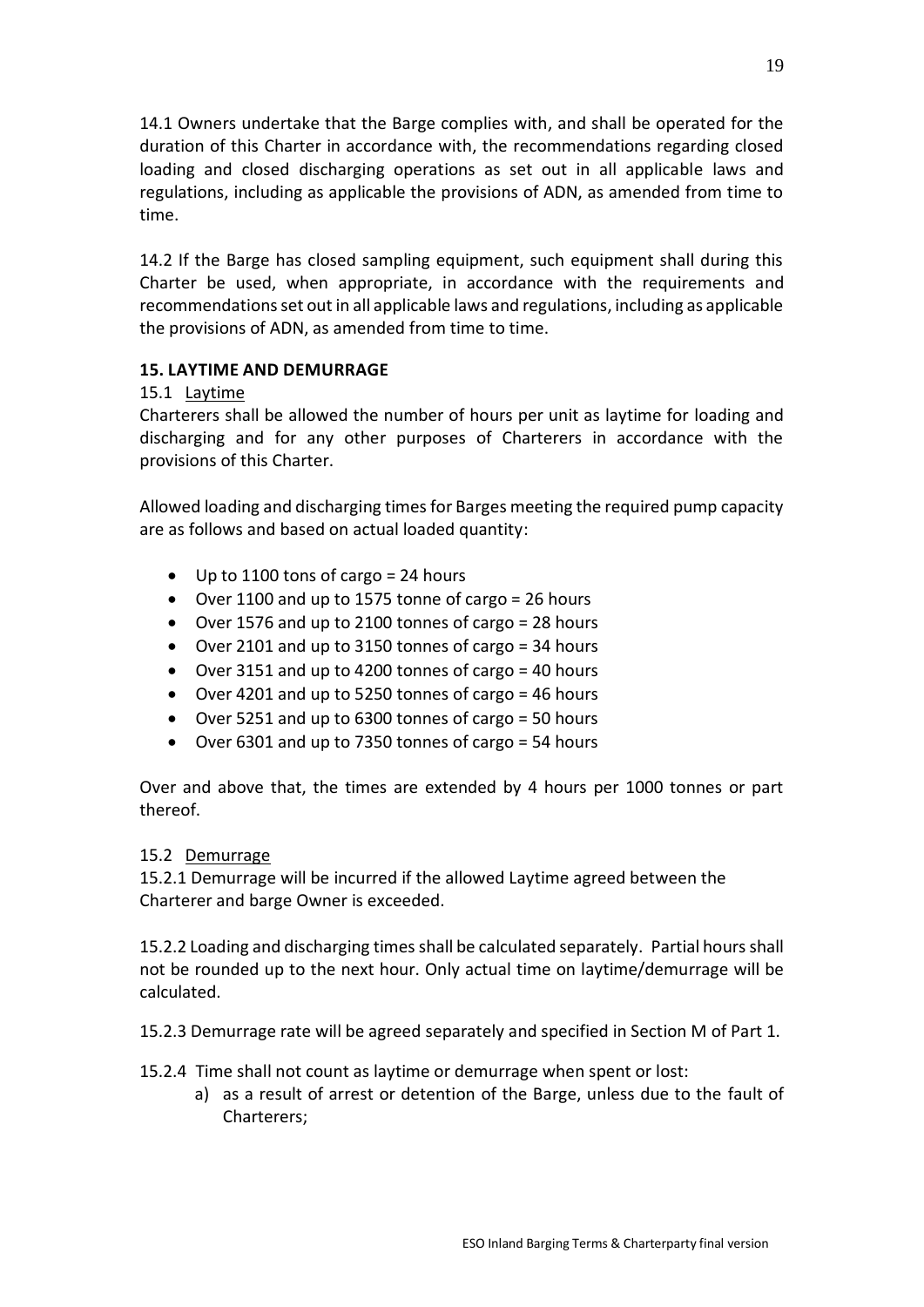- b) as a result, whether directly or indirectly, of breakdown, defect, deficiency or inefficiency of, or any other cause whatsoever attributable to the Barge, Master, officers, crew, Owners or their servants or agents;
- c) Nothing in this clause shall be affected by the provisions of Clause 2.

#### 15.3 Laytime or demurrage (if on demurrage) shall start running:

15.3.1 At first Loading Terminal – whether they operate 24 hrs or part-time

a) if the Barge tenders valid NOR as per clause 12 before the ADA and:

(i) where the applicable Owner's Nomination Period has expired, upon the earlier of:

- 0001 hours local time on the date of the agreed ADA; or
- upon commencement of loading; or
- (ii) where the Owner's Nomination Period has not expired, upon the earlier of:
	- the expiry of the Barge Owner's Nomination (but in any event never before 0001hours on the ADA) or
	- upon commencement of loading;
- b) if the Barge tenders valid NOR as per clause 12 on the ADA and:
	- (i) if the applicable Owner's Nomination Period has expired at the NOR time recorded on the Barge timesheet or, if no such NOR is recorded, the time of Barge arrival recorded on the timesheet; or

(ii) if the applicable Owner's Nomination Period has not expired, upon the earlier of:

- the expiry of the applicable Barge Owner's Nomination Period, or
- upon commencement of loading.

c) if the Barge tenders a valid NOR as per clause 12 after 23:59 hours of the ADA, Laytime shall 48hrs after tendering NOR, or as from arrival on jetty, whichever is the earliest.

 Charterer has the option to load prior to ADA. In the event Charterer agrees to load the Barge prior to commencement of the ADA, laytime will begin at commencement of loading.

15.3.2 At subsequent loading terminal(s), if applicable:

When the barge tenders valid NOR as per clause 12 as recorded on the Terminal timesheet or, if no such NOR is recorded, the time of Barge arrival recorded on the Terminal timesheet.

15.3.3At discharge terminal: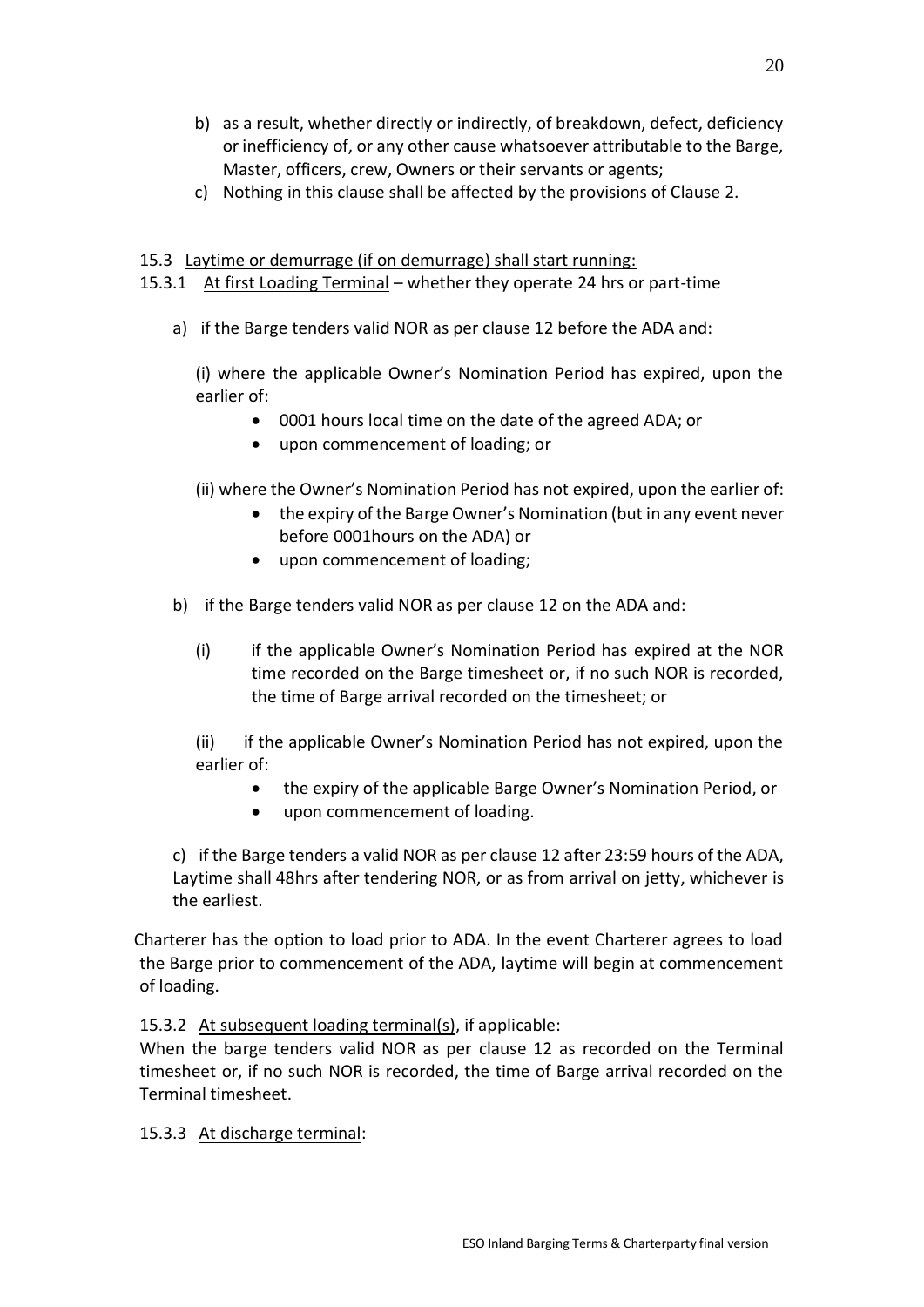When Barge tenders a valid NOR as per clause 12 as recorded on the Terminal timesheet or, if no such NOR is recorded, the time of Barge arrival recorded on the Terminal timesheet.

15.3.3.1 For discharge Terminals that do not operate on a 24-hour basis, if the Barge arrives at the Terminal when it is closed, and the Barge has already used more than 50% of the agreed laytime prior to arrival, time will count from arrival of the Barge at the Terminal provided that the Barge Owner can prove the arrival time using AIS data or other tracking device.

15.4 Laytime or demurrage (if on demurrage) shall end when the documents are on board, or when barge is released by the terminal, unless otherwise stipulated in CDNI. Additional inspection time counts as laytime or demurrage.

15.5 Notwithstanding anything to the contrary, if the Barge takes ballast water on board, this shall be at the expense and time of Owners unless agreed otherwise.

15.5 Push tow and Barge trains are deemed to form a unit, loading and discharge times shall be charged based on the sum of the cargo tons of the individual Barges in a Barge train.

15.6 The provisions of Clause 15.3 also apply in the event that between Charterer and Owner a pre-voyage cleaning, degassing and or inerting is agreed. In this case first Loading Terminal must be changed by Facility reception.

## **16. RIGHT TO INVOICE DEMURRAGE**

16.1 Charterers shall be discharged and released from all liability in respect of any invoice for demurrage which Owners may have under this Charter unless an invoice in writing has been received by Charterers no later than 1400 CET on the 25th calendar day from the date of discharge at the last terminal (which shall count as day one) except where the 25th calendar day is a non-working day, in which case the invoice must be received by Charterer no later than 1400 CET on the previous working day.

The demurrage invoice must be accompanied by the following documents in a legible format as agreed between Owners and Charterers:

- Laytime statement and demurrage calculation.
- Copy of the nomination including verifiable evidence of the relevant time and date of its transmission.
- Signed or stamped timesheets from the Loading Terminal and Discharge Terminal (or if it is not the terminals custom to provide signed timesheets, a timesheet emitted by the barge and signed or stamped by a terminal and Barge representative).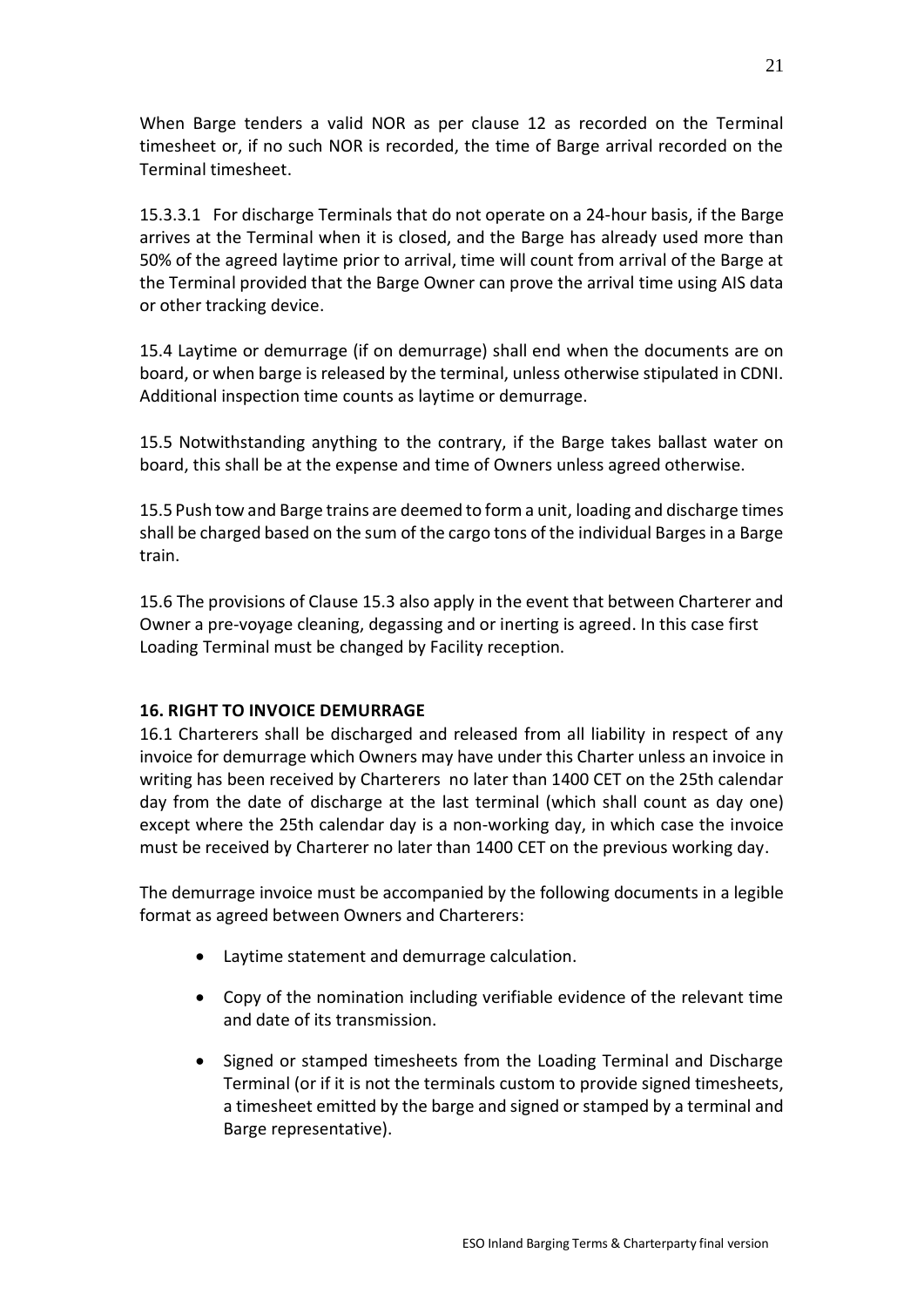- Printout of AIS tracking or other internal tracking device for the duration of the Charter if required by the Awaiting Orders Clause.
- Copy of all Letters of Protest.

16.2 All invoices in respect of demurrage under this Charter shall be sent as requested by Charterers. Invoices sent by any other means or to an incorrect email address shall be deemed not to have been received. Demurrage invoices must be paid within 30 days of receipt.

If Charterer does not respond within 10 working days, demurrage invoice shall be deemed to be accepted.

16.3 The right to invoice for expenses other than demurrage, such as heating, cleaning, deviation, detention, purging, etc. ("non-demurrage invoice") must have been received by Charterers in writing no later than 1400 CET on the 45th calendar day from the date of completion of discharging at the last discharge terminal (which shall count as day one) except where the 45th calendar day is a non-Working Day, in which case the invoice must be received by Charterers no later than 1400 CET on the previous Working Day.

16.4 The non-demurrage invoice must be accompanied by the following documents in a legible format:

- Confirmation of agreement to costs.
- For heating claims a printout of the temperature log on a tank by tank basis for the duration of the voyage

Any invoice received after the 45th calendar day from the date of completion of discharging at the last discharge terminal shall be time-barred.

16.5 Owners shall not send hard copy documents, unless these are specifically requested.

## **17. FREIGHT**

17.1 Freight as per Section J of PART 1 shall, unless otherwise agreed between Owners and Charterers, be payable as per value date specified on the freight invoice, on the gross quantity loaded by the Barge as evidenced by the Loading Documents furnished or the nominated volume whichever is highest.

17.2 Unless specifically agreed by Charterers all voyage costs related to this Charter are for Owners account. Charterers shall not be liable for fuel, towing, pilotage, port charges or canal dues or other charges or expenses relating to loading and discharging, such costs being deemed to be included in the agreed freight.

17.3 Owners must send all freight invoices by the form of communication agreed with Charterers.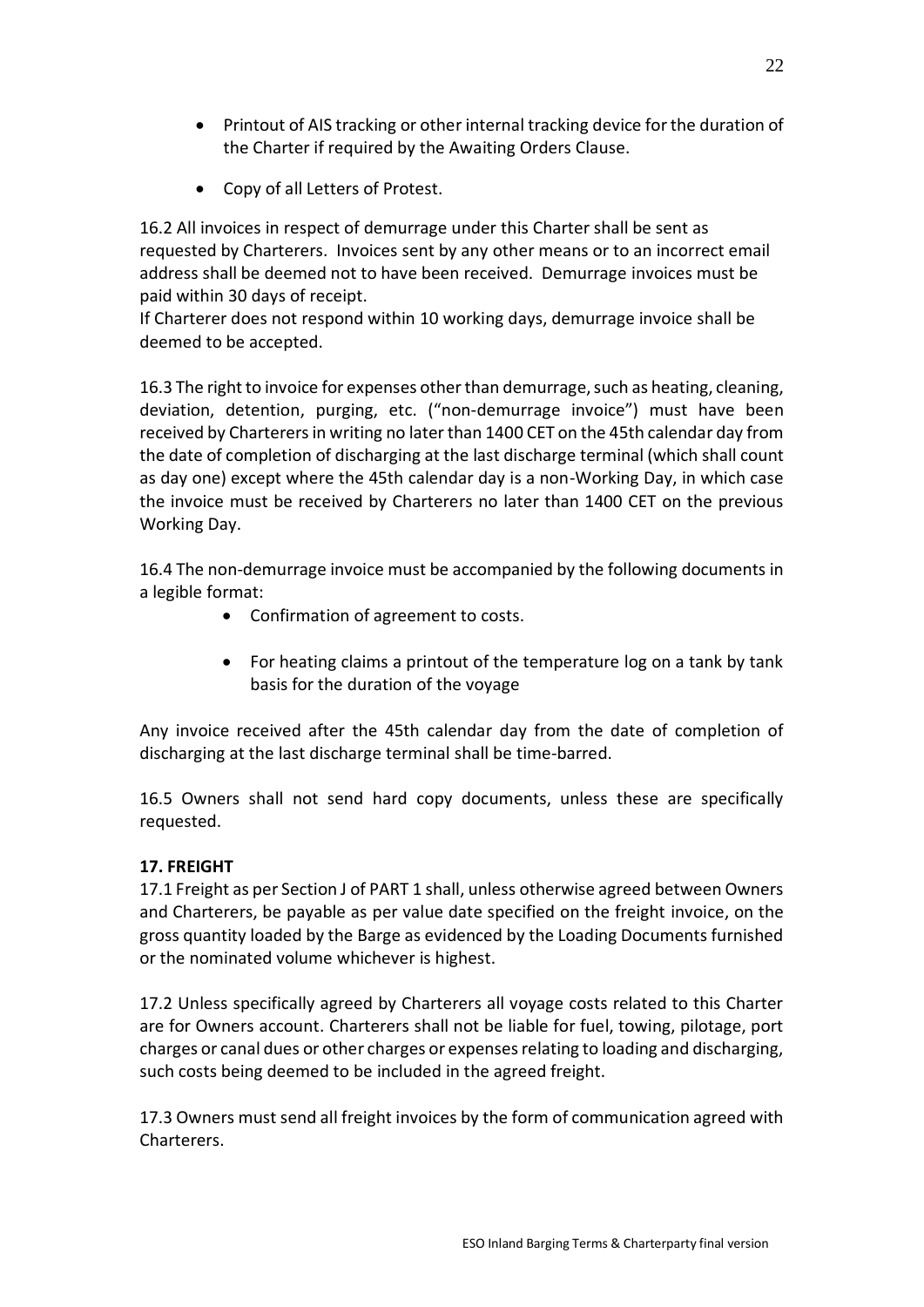17.4 For avoidance of doubt once Charterers have paid freight, Owners shall release Charterers from any liabilities arising from missed payments between Owners and legal owners of the Barge (if different) or any Subcarrier. Owners will indemnify Charterers immediately upon request for any damages Charterers may incur as a result of such claims.

## **18. EBIS COMPLIANCE**

18.1 Charterers shall require access to an EBIS report prior to agreement being reached between Owners and Charterers on the terms and conditions of this Charter. Owners shall immediately advise Charterers both of any changes therein which may have occurred prior to the commencement of this Charter and any changes that are made during the period of the Charter.

#### **19. BARGE/CARGO INSPECTIONS/BUNKER SURVEYS**

19.1 Charterers shall be entitled at their cost and expense to cause their representative (which term includes any independent surveyor appointed by Charterers) to carry out inspections of the Barge and/or observe cargo operations and/or ascertain the quantity and quality of the cargo, bunkers, water and residues on board. Such inspection to include taking of cargo samples at any loading and/or discharge port. Charterers representative may also conduct any of the aforementioned operations at or off any other port to which Charterers may require the Master to divert the Barge at any time after leaving any loading port. Charterers shall obtain the consent of the Owners of any cargo on board at the time before requiring the Barge to be diverted. All costs and consequences resulting from diverting for Charterers account.

Charterers' representative shall be entitled to survey, and take samples from, any or all of the Barge's cargo tanks, bunker fuel tanks and non-cargo spaces at any place referred to above.

## **20. CDNI / WASTE MANAGEMENT TREATY**

20.1 For the purposes of the CDNI regulations, Charterers shall have no obligation to clean the barge tanks prior to loading pursuant to Article 7.04 of the CDNI unless expressly agreed by Charterers in writing in Charterers' acceptance of the relevant Barge nomination.

20.2 Charterers and Owners must comply with their 'rights and obligations' as provided in the CDNI Part B.

20.3 If after Charterers inform Owners of load port, Owners do not advise Charterers with 6 hours, that a Gas Free Certificate is required from a gas Doctor, then all cost as a result of no Gas Free Certificate is for Owners account.

## **21. ICE, LOW AND HIGH WATER CLAUSE**

21.1 If prior to loading inland navigation is prohibited, or expected to be prohibited, by official order on account of ice (ice ban) or low/high water (low/high-water ban), Charterers and Owners shall have the option of cancelling this Charter within two (2) hours of receipt of the official order.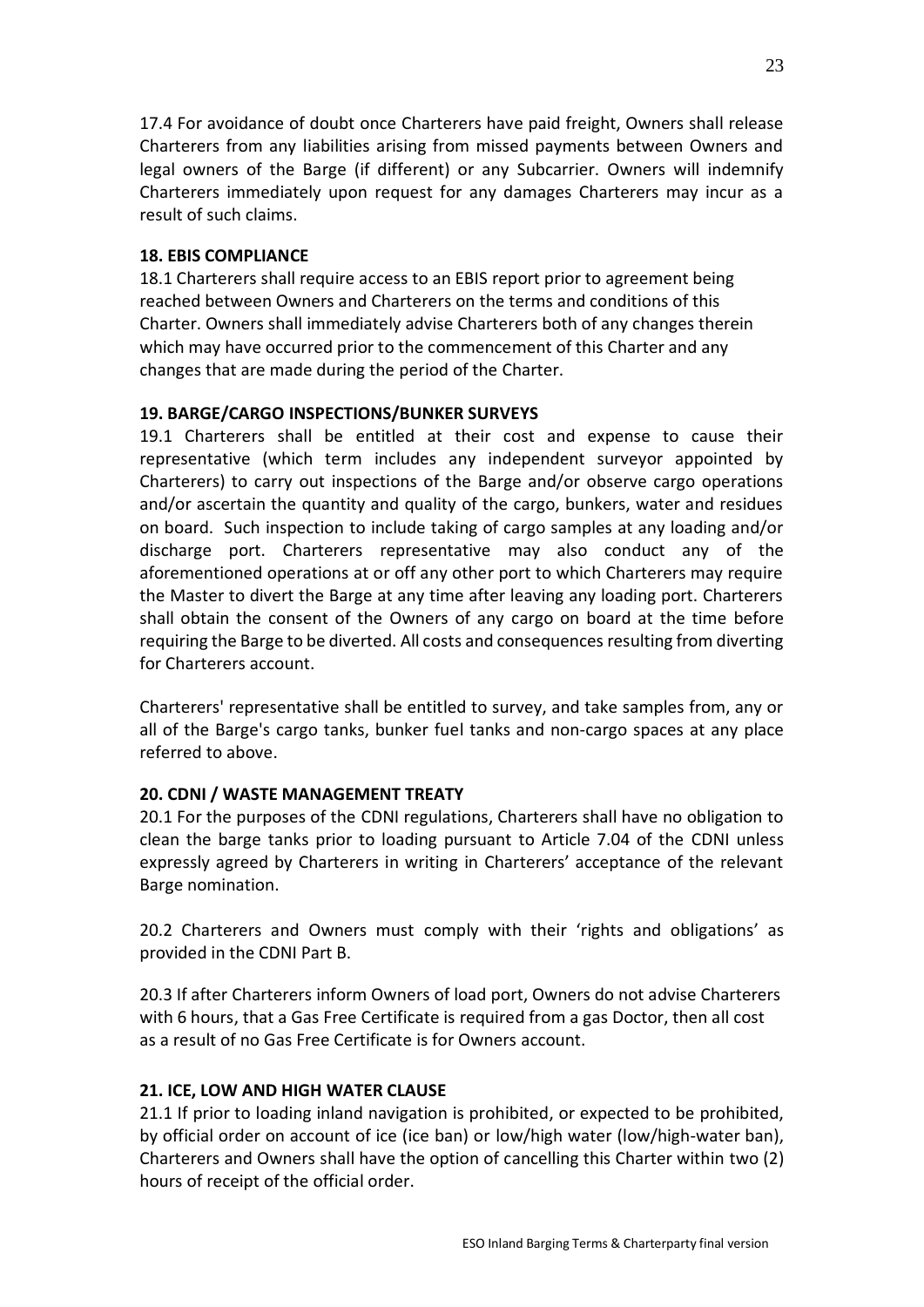Whenever a charterer chose to keep the voyage, used laytime and/or demurrage, due to the prohibition on account of ice or low/high water, shall count as used laytime or demurrage, if on demurrage.

21.2 If after beginning a voyage under load, inland navigation is prohibited by official order on account of ice (ice ban) or low/high water (low/high-water ban) and as a consequence the loaded Barge is obliged to suspend navigation, then time should count as 50% laytime or demurrage, if on demurrage.

21.3 If prior to loading, water level reduces such that the nominated quantity in Section E of PART1 cannot be loaded, Charterers shall have the option of cancelling this charter as per clause 4 (Cancellation clause).

#### **22. GENERAL AVERAGE**

General Average shall be adjusted and settled in accordance with the General Average rules IVR 2006. The pro rata contribution shall be assessed at the place and by the authority which the Owner shall designate for this purpose and in accordance with applicable law.

#### **23. P&I OIL POLLUTION INSURANCE AND HULL MACHINERY INSURANCE**

23.1 Owners warrant that throughout this Charter the Barge shall have insurance fully covering P&I risks and standard oil pollution cover up to the level customarily offered by the International Group of P & I Clubs (currently a minimum of US\$1 billion), and Hull and Machinery insurance.

23.2 Owners shall provide evidence of insurance to Charterers, upon Charterers' request.

## **24. OIL POLLUTION PREVENTION**

24.1 Owners undertake that the Barge is entered in the P & I Club stated in the EBIS report as last completed by or on behalf of Owners and will so remain unless Owners have given Charterers prior written notice of their intention to change. Owners warrant however, that the Barge will only be entered in a P & I Club within the International Group of P & I Clubs.

24.2 In this clause 24, the terms "Oil", "Threat" and "Pollution Damage" shall have the same meaning as in the International Convention on Civil Liability for Oil Pollution Damage 1969 or any Protocol thereto. When an escape or discharge of Oil occurs from the Barge and causes or threatens to cause Pollution Damage, or when there is the Threat of an escape or discharge of Oil (i.e. a grave and imminent danger of the escape or discharge of Oil which, if it occurred, would create a serious danger of Pollution Damage, whether or not an escape or discharge in fact subsequently occurs), then upon notice to Owners or Master, Charterers shall have the right (but shall not be obliged) to place on board the Barge and/or have in attendance at the incident one or more Charterers' representatives to observe the measures being taken by Owners and/or national or local authorities or their respective servants, agents or contractors to prevent or minimise Pollution Damage and, in Charterers' absolute discretion, to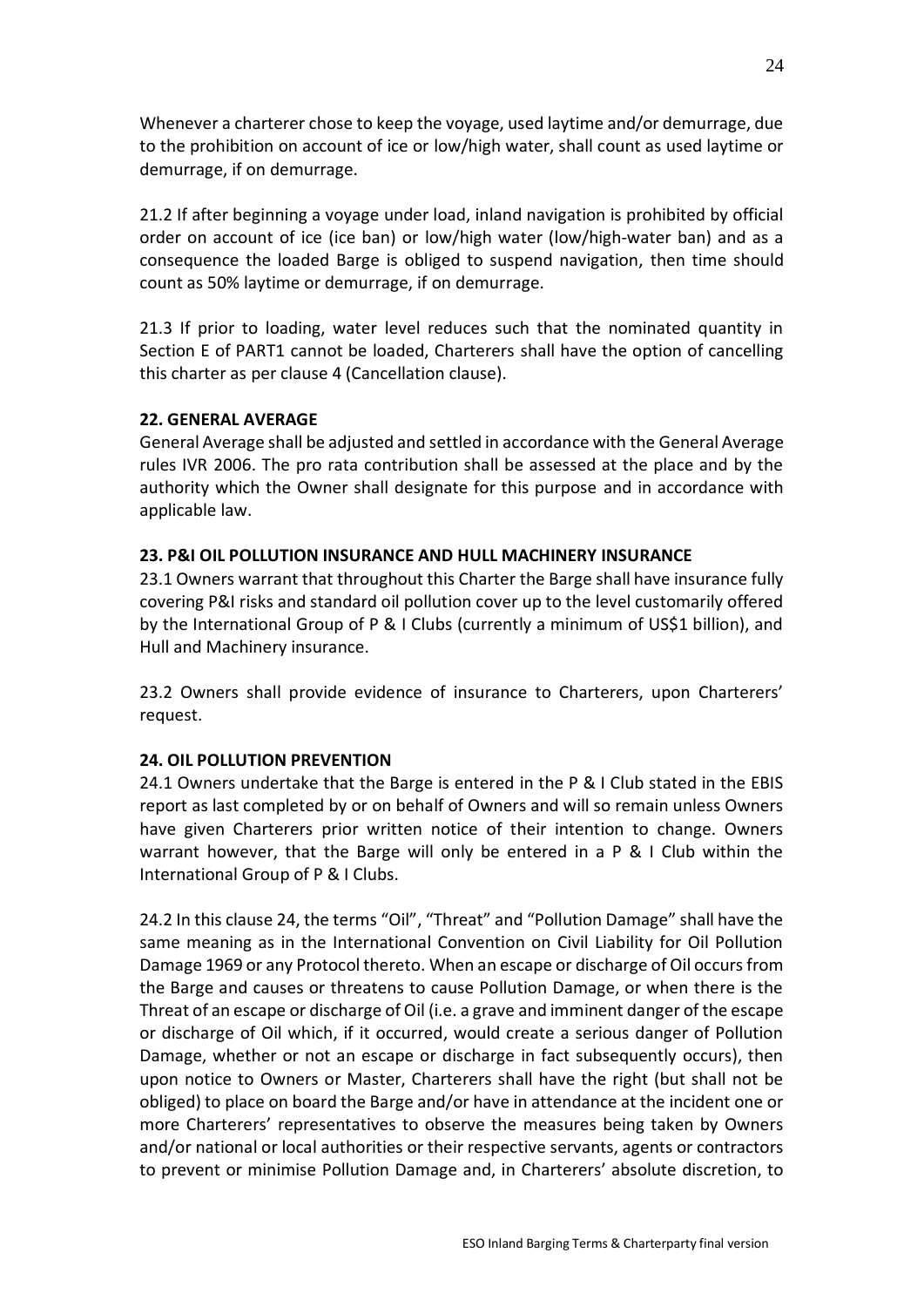provide advice, equipment or manpower or undertake such other measures, at Charterers' risk and expense, as are permitted under applicable law and as Charterers believe are reasonably necessary to prevent or minimise such Pollution Damage or to remove the threat of an escape or discharge of Oil.

24.3 The provisions of this Clause shall be without prejudice to any other rights and/or duties of Charterers or Owners whether arising under this Charter or under applicable law or under any International Convention.

#### **25. PRIVATE AND CONFIDENTIAL**

25.1 The Owners shall keep and shall procure that their employees, servants and agents shall keep confidential and not divulge or publish or consent to publication any data related to or arising out of this Charter, or of any other information given by Charterers to the Owners in connection with this Charter relating to the business of the Charterers or their affiliates, associates and customers unless it is already in the public domain or required to be disclosed by law or was already lawfully in their possession of that information.

#### **26. SUB-LETTING**

Charterers and Owners may sub-let the Barge without prejudice to the respective rights and obligations of either party under this Charter.

#### **27. ADMINISTRATION**

27.1 Unless otherwise specifically requested by either Owners or Charterers, no formal charter party shall be prepared and signed. The terms and conditions of this Charter shall be evidenced by a recap email ("Barge Nomination Email") issued by Owners to Charterers.

27.2 If either party requires a formal charterparty to be prepared and signed then Owners shall prepare a charterparty in the format of this Charter, as modified by the Barge Nomination Email, and bearing the same date as the Barge Nomination and shall arrange for signature thereof by both Owners and Charterers.

#### **28. LAW AND JURISDICTION**

28.1 The construction, validity and performance of this Charterparty shall be governed by the applicable law of the country where the Owner has his Registered Office.

Any dispute arising out of or in connection with this Agreement shall be definitely settled before the courts of the Owners' choice,

or,

by mutual agreement of the parties, any dispute arising out of or in relation with this Agreement, can be finally settled under the CEPANI Rules of Arbitration by one or more arbitrators appointed in accordance with those rules.

If so, the seat of arbitration shall be Antwerp.

The arbitration shall be conducted in the English language.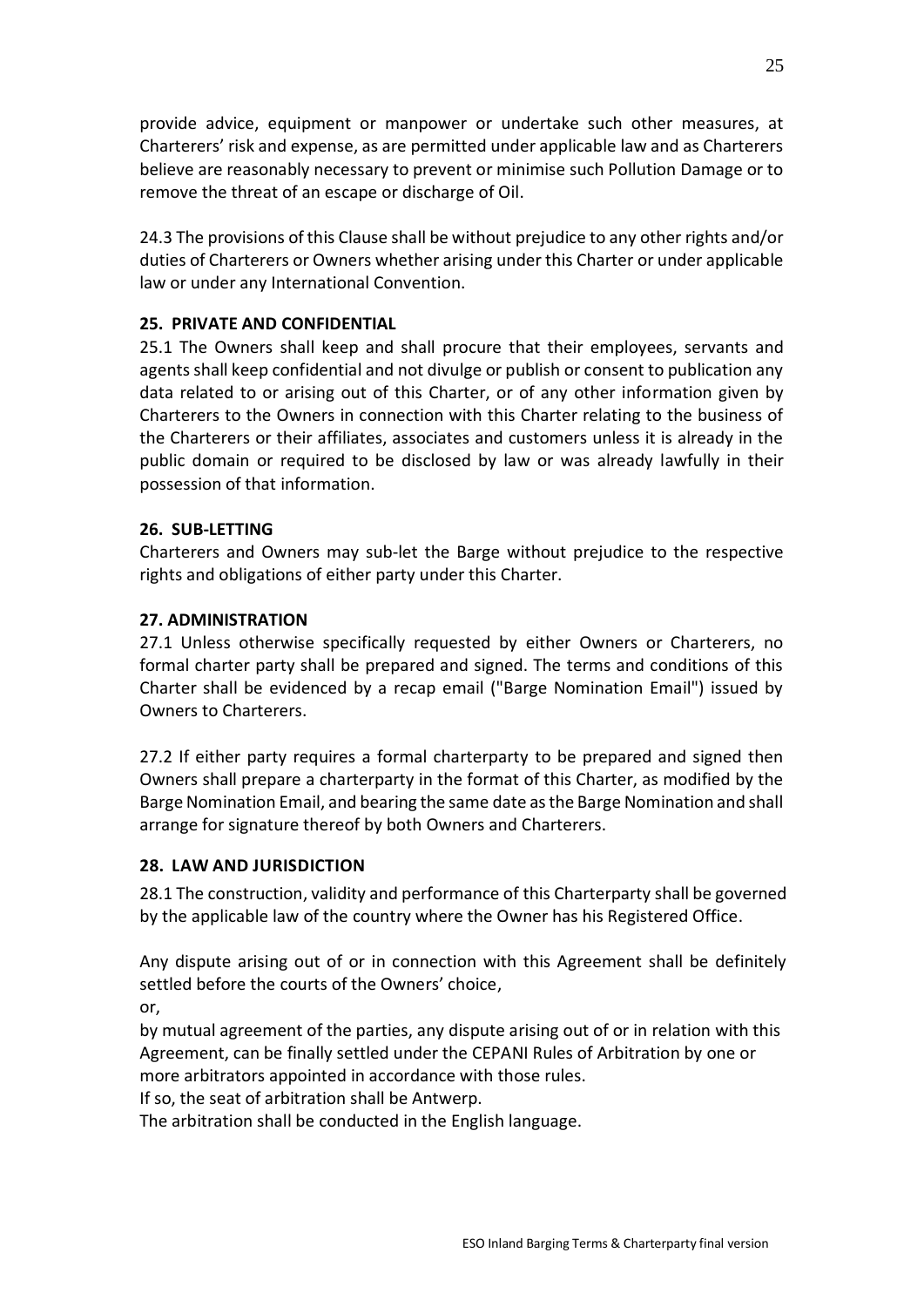28.2 General conditions of Shipment and transport issued by the individual Parties to the contract shall be inapplicable, unless otherwise agreed.

*In Witness Whereof* the parties have caused this Charter to be executed as of the date first above written

...........................................................................................

for and on behalf of OWNERS

.................................................................................................

for and on behalf of CHARTERERS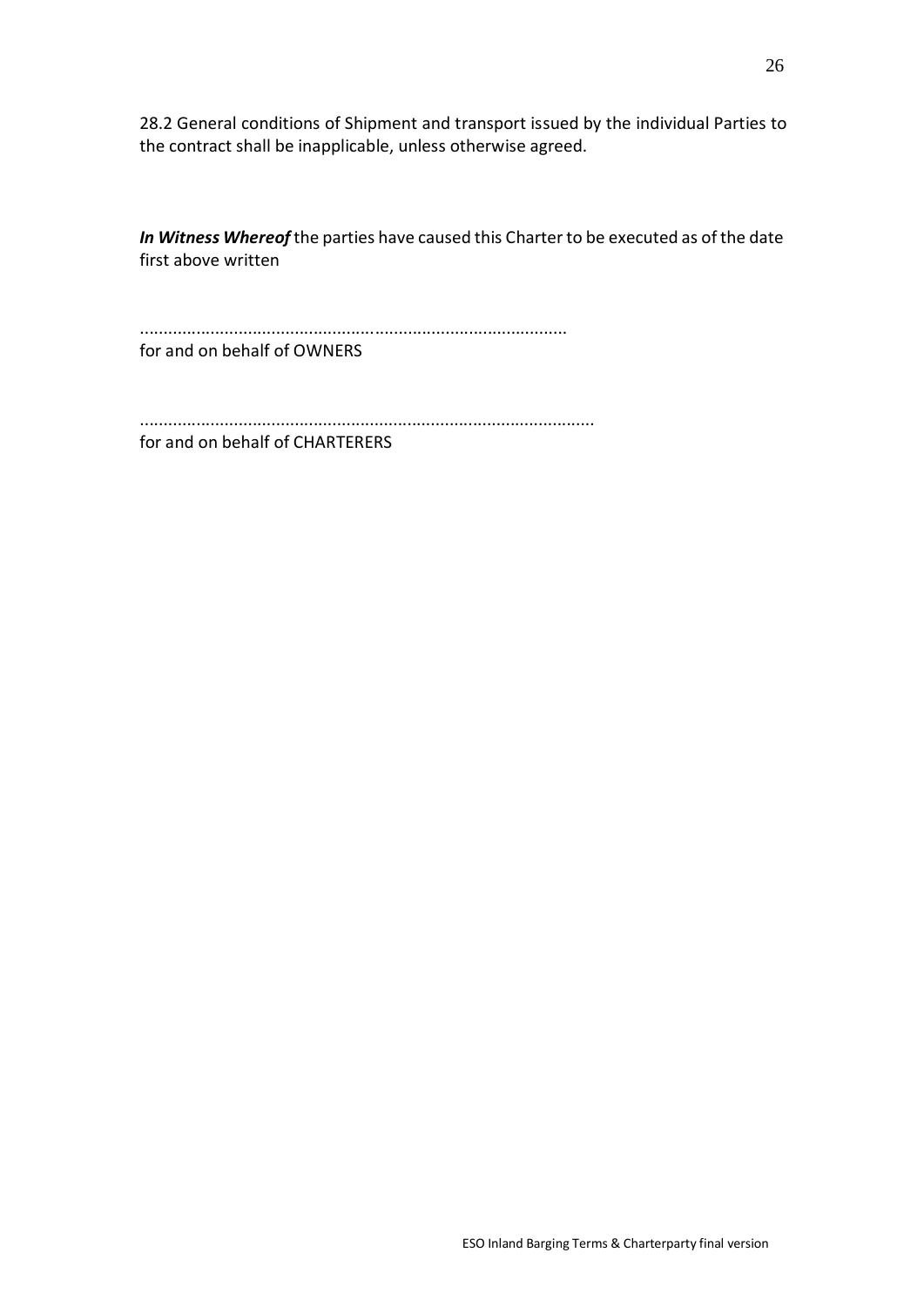#### **29. DEFINITIONS**

In the Agreement (as hereinafter defined) unless the context otherwise requires:

In the present General Charter Conditions:

**ADN** shall mean the latest applicable European Agreement on International Carriage of Dangerous Goods by Inland Waterway Navigation.

**AIS TRANSMISSION EQUIPMENT** shall mean an Automatic Identification System transponder capable of automatically providing positional information about the barge to other barges and coastal authorities. The AIS transmission equipment shall in particular provide information about the barge's identity, its position, course, speed, navigational status and other safety-related information.

**ADA** shall mean the Agreed Date of Arrival at the first loadport of the voyage or at the agreed deviation point. For the purposes of, but not limited to, calculating demurrage, ADA is binding.

**ADP** shall mean the agreed deviation point

**ARRIVAL TIME** is the date and time the Barge tenders NOR or otherwise notifies that she is arrived, and in all respects ready to load or discharge at the agreed loading and discharging terminal(s) respectively as recorded on the Terminal(s) timesheet(s) or as per UAB announcement.

**BARGE** shall mean a self-propelled vessel or towed/pushed dumb craft in port areas and sheltered waterways which is not classified as a seagoing vessel.

**CDNI** shall mean the latest applicable Convention on the Collection, Deposit and Reception of Waste produced during Navigation on the Rhine and Inland Waterways.

**CET** shall mean Central European Time

**CHARTERER** shall mean the party who entered into a contract of carriage with the Owner, for the carriage of goods by barge.

**CMNI** shall mean the Budapest Convention on the Contract for Carriage of Goods by Inland Waterways adopted by the Diplomatic Conference on June 22nd of 2001.

**DEMURRAGE** is the amount due for the use of the vessel, incurred when the Barge exceeds the agreed lay time allowance as agreed in the Contract of Carriage.

**DWT** shall mean Dead Weight Tonnage. This is a measure of how much weight a barge can safely carry according to the ship's certificate including stores and bunkers.

**EBIS** shall mean the European Barge Inspection Scheme.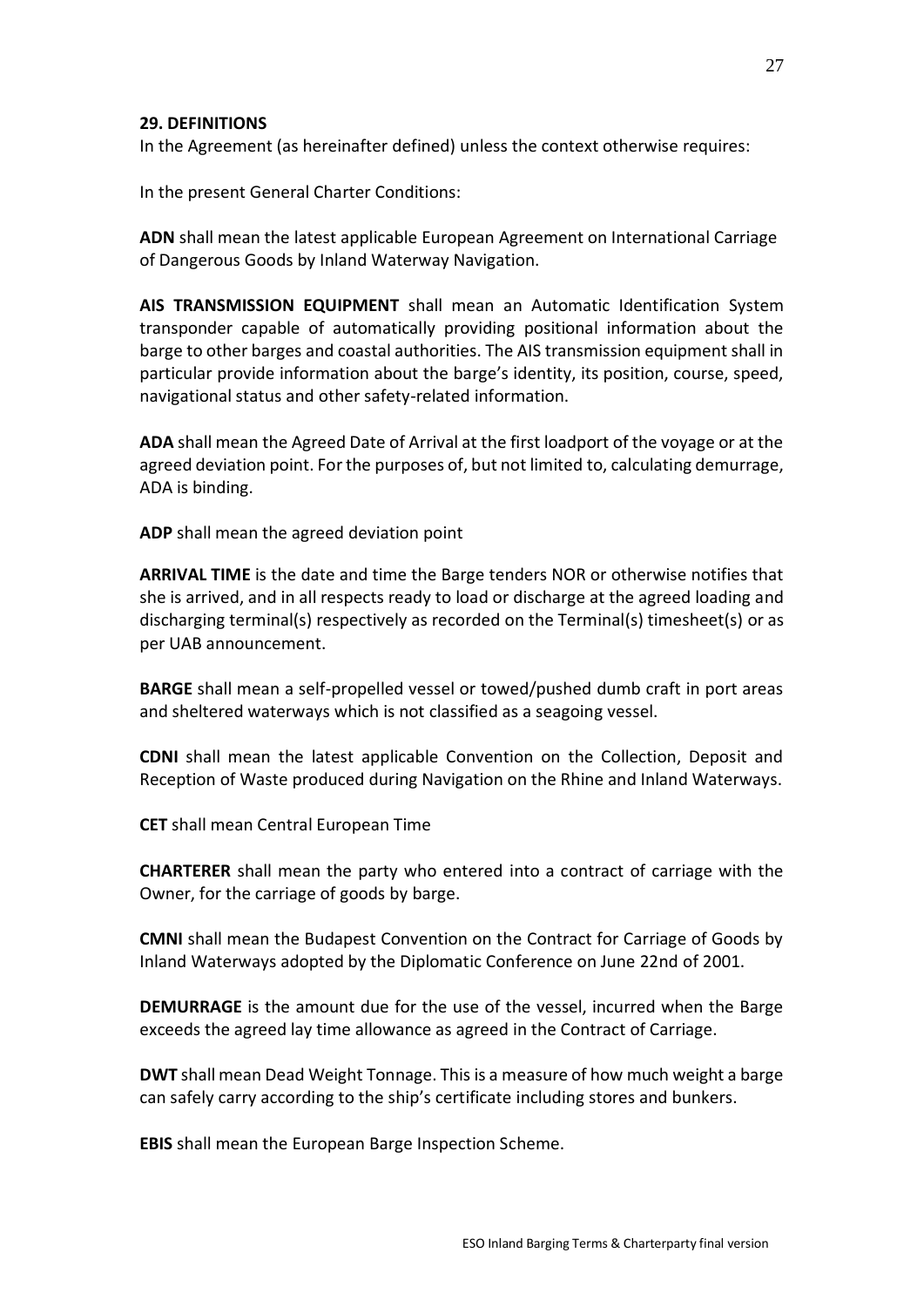**EFFICIENTLY STRIPPED** means stripped as per CDNI regulation.

**ETA** Shall mean the estimated time and date of arrival of barges at each terminal of call as described in clause "Estimated time of Arrival".

**GAS FREE:** A tank, compartment or container is gas free when sufficient oxygen has been introduced into it to lower the level of any flammable, toxic or inert gas to less than 10 % so that it is possible to load without connection to a vapour return line. However, where the charterer requests "gas free" for inspection of the tanks, this means fully gas free to allow for safe inspection.

**GAS FREE CERTIFICATE**: A certificate issued by an authorised Responsible Person confirming that, at the time of testing, a tank, compartment or container was gas free for a specific purpose.

**GENERAL AVERAGE** shall mean sacrifices and expenditure reasonably made and/or incurred, in extraordinary circumstances, for the purpose of saving a barge and its cargo from a common peril.

**HEATING INSTRUCTIONS** will include the temperature of the receiving cargo, the maintaining temperature during the voyage and the required discharging temperature of the cargo in the different tanks, the maximum and minimum temperature requested at all times and any other necessary specified requests. Upon nomination, Charterers will provide the heating instructions in writing to the Owners.

All lost time, due to charterer not being able to provide detailed heating instructions, will be counted as used laytime and/or demurrage, if on demurrage.

**ISGINTT** shall mean the International Safety Guide for Inland Navigation Tank-barges and Terminals.

**IVR** shall mean International Association for the representation of the mutual interests of the inland shipping and the insurance and for keeping the register of inland vessels in Europe.

**LAYTIME** shall mean the time allowed to the Charterer to load and discharge the cargo at the load port(s) and discharge port(s) respectively, without charge, as agreed in the Contract of Carriage. In the event that between Charterer and Owner a pre-voyage cleaning, degassing and or inerting is agreed, the provisions of Clause 15.3 also apply. In this case first Loading Terminal must be changed by Facility reception.

**LOADING DOCUMENT** shall mean any document, such as a receipt, delivery note or transport document issued according to Approved Industry Practice and in compliance to ADN to evidence the date/time, quantity, and other details of receipt or delivery under this Charterparty.

**MARPOL** shall mean the International Convention for the Prevention of Pollution from Ships, as amended from time to time.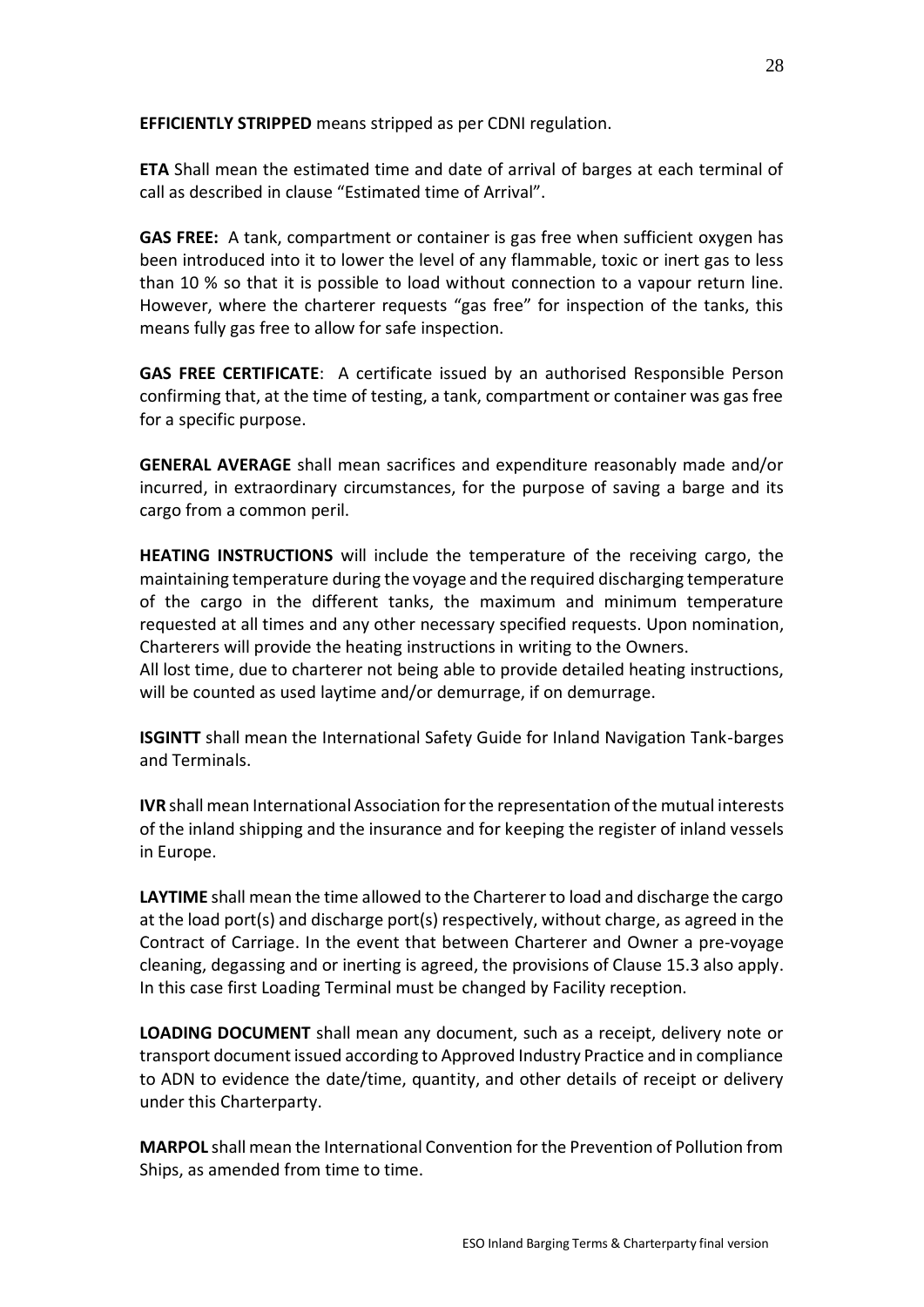**MSDS.** The material safety data sheet is a document identifying a substance and all its constituents. It provides the recipient with all necessary information to manage the substance safely. The format and content of an MSDS for MARPOL Annex I cargoes and Marine Fuel Oils are prescribed in IMO Resolution MSC.150 (77).

**NOMINATION** shall mean a written confirmation from barge owner to charterer confirming the performing barge for the requested voyage complete with all technical & commercial information as per Part 1

**NOMINATION NOTICE PERIOD** refers to the minimum notice period required between the ADA and receipt of Nomination by Charterers as required by Clause 5 and stated in Section K of Part 1

#### **"48 working-day hours" is interpreted as per the examples below:**

Nominations received on Monday at 09:00 will be effective on Wednesday at 09:00 Nominations received on Tuesday at 09:00 will be effective on Thursday at 09:00 Nominations received on Wednesday at 09:00 will be effective on Friday at 09:00 Nominations received on Thursday at 09:00 will be effective on Monday at 09:00 Nominations received on Friday at 09:00 will be effective on Tuesday at 09:00

**NOR** shall mean a valid notice of readiness to load or discharge, as the case may be, as given by the master of the Barge to the Terminal. The NOR may be tendered at all times.

**OWNERS** – in this document refers to the party contracting with the Charterer, being operator/legal owners/disponent owners of the barge.

**P&I CLUB (**Protection and Indemnity Club) shall mean a mutual insurance association which provides insurance to Owners and Charterers against third party liabilities relating to the use and operation of commercial Barges including pollution or damage to the barge by the product carried.

**PORT** shall mean any terminal, berth, dock loading or discharging anchorage, alongside barge or lighters or any other place whatsoever as the context requires, where a barge can berth or dock.

**PRODUCT** shall mean wholly or partially refined petroleum product or biofuel of the grade specified in the Special Provisions (Including, where applicable, LPG).

**SHORT NOTICE NOMINATION** shall mean any nomination which doesn't correspond with a nomination as described under clause 5.2.1.

**SLOPS** shall mean a mixture of cargo residues and washing water, rust or sludge, which is either suitable or not suitable for pumping.

**TAT s**hall mean Theoretical Arrival Times.